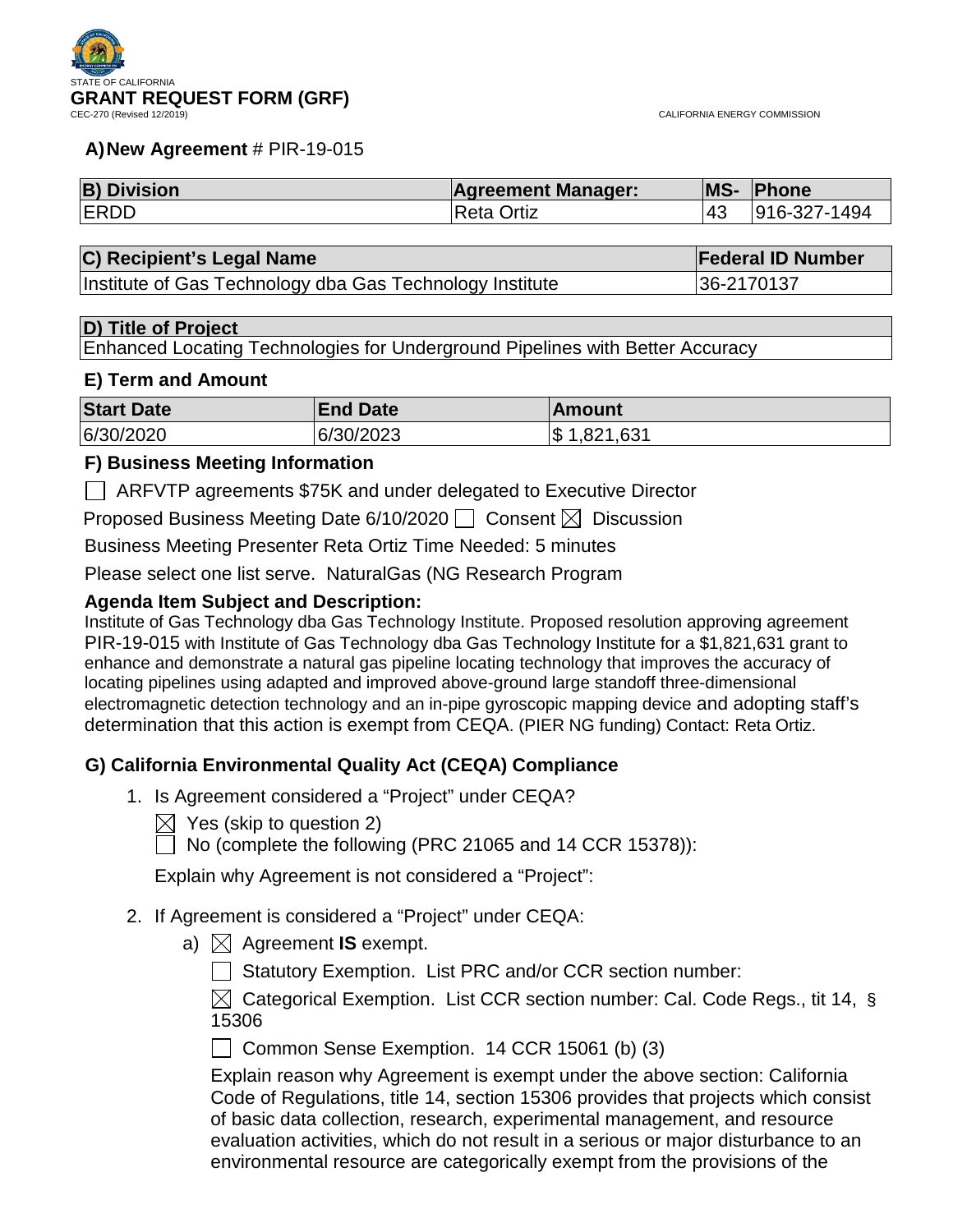

CALIFORNIA ENERGY COMMISSION

California Environmental Quality Act. The physical aspects of this project consist of laboratory testing and field demonstration of enhanced detection of underground pipelines using adapted and improved above-ground large standoff three-dimensional electromagnetic (3DEM) detection technology and an in-pipe gyroscopic mapping device. The technology will function as a non-intrusive device, able to collect data without disruption of the subsurface or insertion of the sensor, electrodes, or other mechanisms into the ground. The project requires at least a 6-month field test at sites volunteered by California utilities to demonstrate the improved technology under a variety of field conditions. The field demonstrations of the study will be performed during routine inspection and maintenance work performed by the gas utilities in California. These demonstrations are not expected to cause any additional environmental impact beyond the activities currently approved and performed by the local utilities and pipeline operators .For these reasons, the proposed work will not have any significant effect on the environment and falls under section 15306.

b) Agreement **IS NOT** exempt. (consult with the legal office to determine next steps)

Check all that apply

 $\Box$  Initial Study

| Negative Declaration

**Nitigated Negative Declaration** 

Environmental Impact Report

 $\Box$  Statement of Overriding Considerations

## **H) List all subcontractors (major and minor) and equipment vendors:** (attach additional sheets as necessary)

| <b>Legal Company Name:</b>                | <b>Budget</b> |
|-------------------------------------------|---------------|
| Trident Environmental & Engineering, Inc. | \$95,000      |
| White River Technologies, Inc.            | \$818,832     |

## **I) List all key partners: (attach additional sheets as necessary)**

| ∣ Legal Company Name: |  |
|-----------------------|--|
|                       |  |

## **J) Budget Information**

| <b>Funding Source</b> | <b>Funding Year of</b><br>Appropriation | <b>Budget List</b><br><b>Number</b> | Amount          |
|-----------------------|-----------------------------------------|-------------------------------------|-----------------|
| NG Subaccount, PIERDD | $18 - 19$                               | 501.001M                            | $\$\,1,565,070$ |
| NG Subaccount, PIERDD | $20 - 21$                               | 501.0010                            | \$256,561       |

R&D Program Area: ESRO: ETSI TOTAL: \$1,821,631

Explanation for "Other" selection

Reimbursement Contract #: Federal Agreement #:

## **K) Recipient's Contact Information**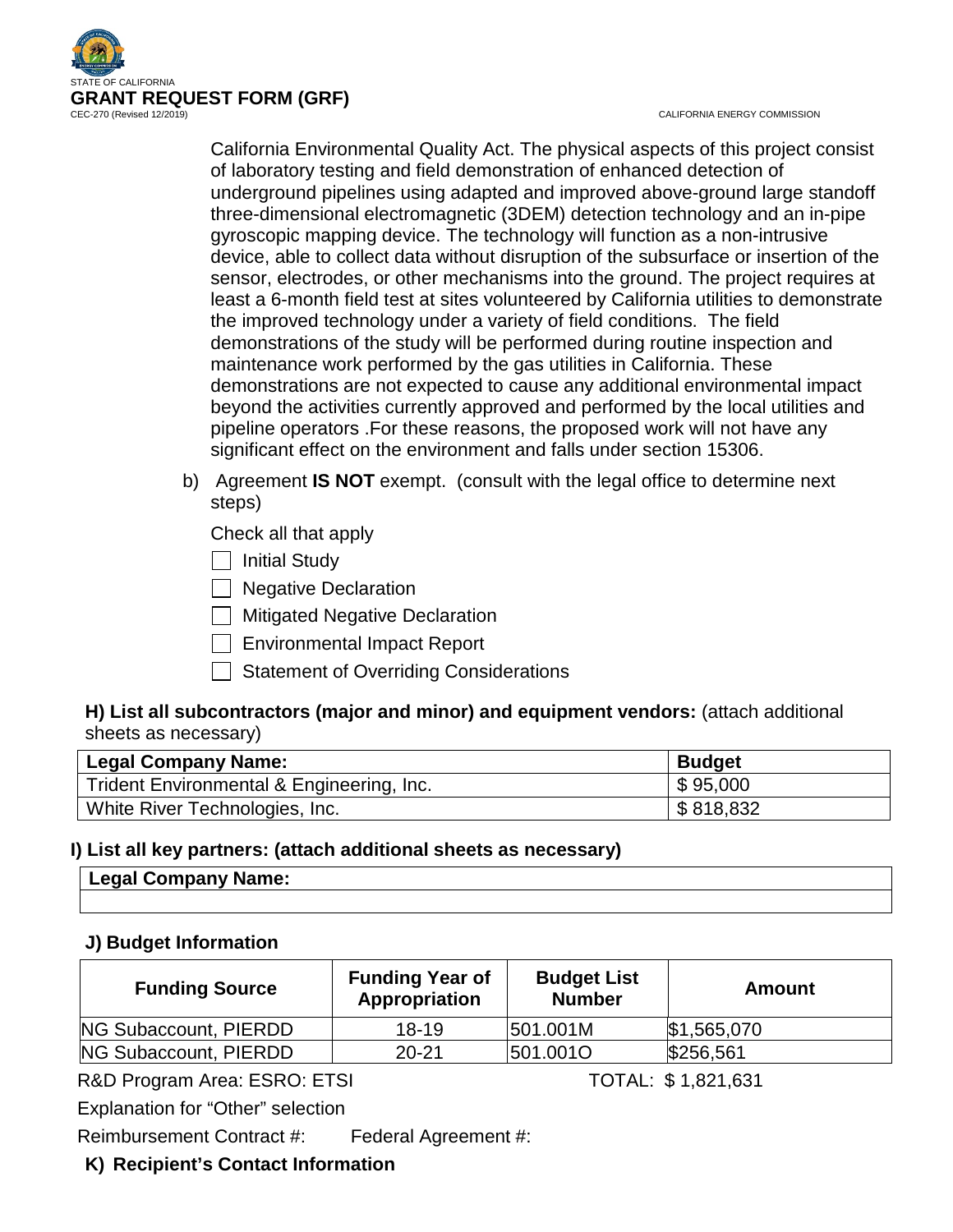

## **1. Recipient's Administrator/Officer**

Name: Kate Jauridez

Address: 1700 S Mount Prospect Rd

City, State, Zip: Des Plaines, IL 60018-1804

Phone: 847-768-0905 E-Mail:

Kate.Jauridez@gastechnology.org

# **L) Selection Process Used**

- $\boxtimes$  Competitive Solicitation Solicitation #: GFO-19-502p2
- First Come First Served Solicitation Solicitation #:

# **M) The following items should be attached to this GRF**

- 1. Exhibit A, Scope of Work  $\boxtimes$  Attached
- 2. Exhibit B, Budget Detail  $\boxtimes$  Attached
- 3. CEC 105, Questionnaire for Identifying Conflicts  $\boxtimes$  Attached
- 4. Recipient Resolution  $\boxtimes$  N/A  $\Box$  Attached
- 5. CEQA Documentation  $\Box$  N/A  $\boxtimes$  Attached

**\_\_\_\_\_\_\_\_\_\_\_\_\_\_\_\_\_\_\_\_\_\_\_\_\_\_\_ \_\_\_\_\_\_\_\_\_\_\_\_\_\_ Agreement Manager Date**

**\_\_\_\_\_\_\_\_\_\_\_\_\_\_\_\_\_\_\_\_\_\_\_\_\_\_\_ \_\_\_\_\_\_\_\_\_\_\_\_\_\_ Office Manager Date** 

**\_\_\_\_\_\_\_\_\_\_\_\_\_\_\_\_\_\_\_\_\_\_\_\_\_\_\_ \_\_\_\_\_\_\_\_\_\_\_\_\_\_ Deputy Director Date** 

CALIFORNIA ENERGY COMMISSION

**2. Recipient's Project Manager** Name: Shannon Katcher Address: 1700 S Mount Prospect Rd City, State, Zip: Des Plaines, IL 60018-1804 Phone: 847-544-3492 E-Mail: skatcher@gti.energy

- 
- 
-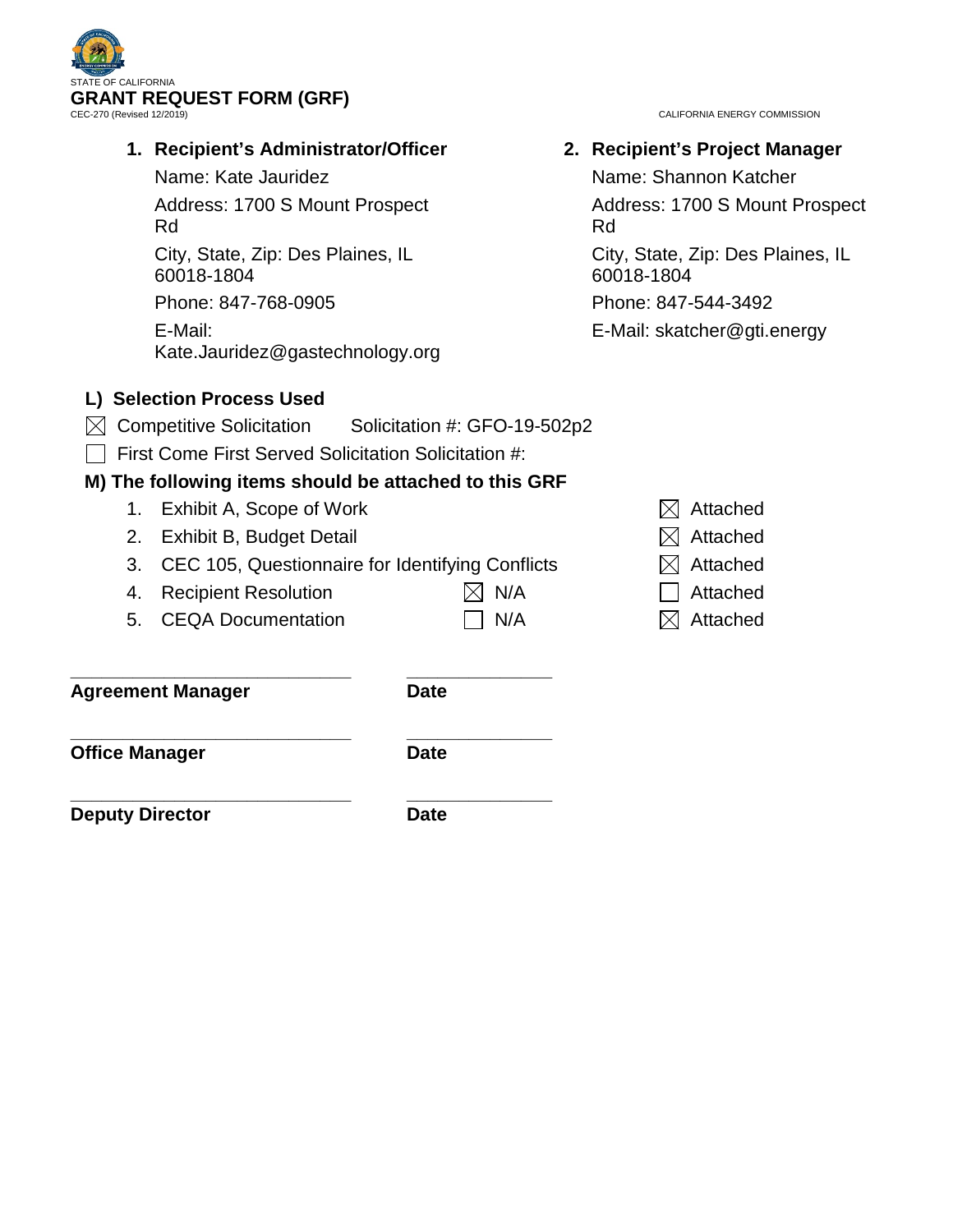## **I. TASK ACRONYM/TERM LISTS**

### **A. Task List**

| Task # | CPR <sup>1</sup> | <b>Task Name</b>                                  |
|--------|------------------|---------------------------------------------------|
|        |                  | <b>General Project Tasks</b>                      |
| ◠      |                  | <b>Baseline Evaluation of Existing Technology</b> |
| 3      |                  | <b>Optimize Existing Technology</b>               |
|        |                  | <b>Testing and Deployment Preparation</b>         |
|        |                  | <b>Pilot Demonstration and Analysis</b>           |
| 6      |                  | <b>Evaluation of Project Benefits</b>             |
|        |                  | Technology/Knowledge Transfer Activities          |
| 8      |                  | <b>Production Readiness Plan</b>                  |

#### **B. Acronym/Term List**

| <b>Acronym/Term</b> | <b>Meaning</b>                            |
|---------------------|-------------------------------------------|
| 3D                  | <b>Three Dimensional</b>                  |
| 3DEM                | <b>Three Dimensional Electromagnetics</b> |
| <b>CAM</b>          | <b>Commission Agreement Manager</b>       |
| CAO                 | <b>Commission Agreement Officer</b>       |
| CPR                 | <b>Critical Project Review</b>            |
| <b>TAC</b>          | <b>Technical Advisory Committee</b>       |

## **II. PURPOSE OF AGREEMENT, PROBLEM/SOLUTION STATEMENT, AND GOALS AND OBJECTIVES**

## **A. Purpose of Agreement**

The purpose of this Agreement is to fund the enhancement and field demonstration of a natural gas pipeline locating technology that improves the accuracy of locating pipelines over current practices and technologies using adapted and improved above-ground large standoff three dimensional electromagnetic (3DEM) detection technology and an in-pipe gyroscopic mapping device.

## **B. Problem/Solution Statement**

## **Problem**

One of the leading causes of damage to underground pipelines is directly related to locating issues. Due to many variables, including depth, type of ground cover, pipe material, pipe size, soil moisture, and proper operations of equipment, it is difficult to accurately locate underground gas infrastructure. With the technological advancements and three dimensional (3D) data capabilities available today, it is an ideal time to address these issues. While no single tool can address the complexities of locating underground pipelines, combining leading locating technologies whose

 $\overline{a}$ 

<span id="page-3-0"></span><sup>1</sup> Please see subtask 1.3 in Part III of the Scope of Work (General Project Tasks) for a description of Critical Project Review (CPR) Meetings.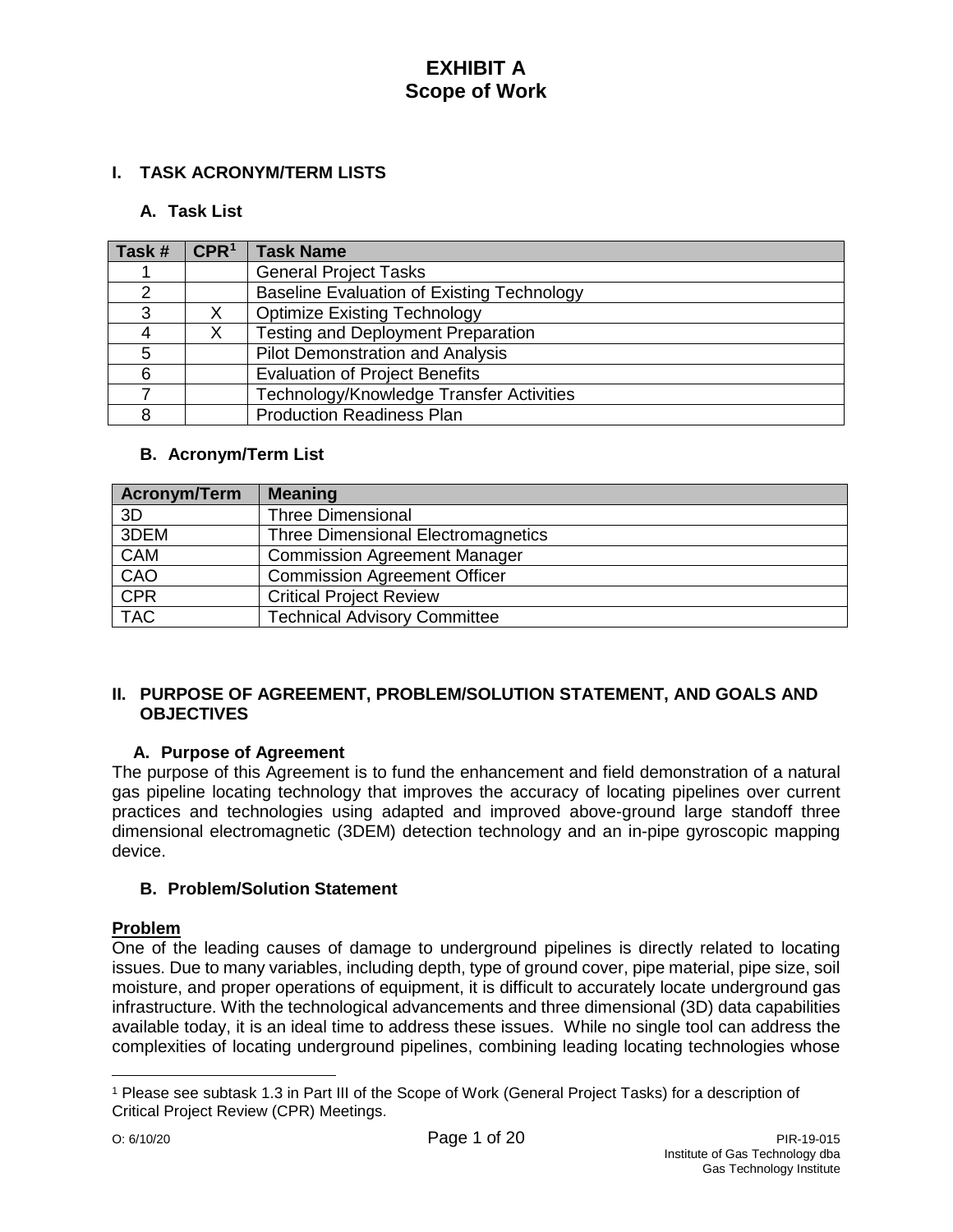outputs can integrate to produce a much more accurate subsurface mapping product can address this problem.

## **Solution**

This agreement will provide enhanced hardware and software capabilities that can be used to increase the accuracy of locating pipelines in all three dimensions. An above-ground largestandoff electromagnetic tool for metallic pipe systems and an in-pipe gyroscopic mapping tool will be optimized to locate pipelines and gain access to the three-dimensional data in near-realtime.

## **C. Goals and Objectives of the Agreement**

## **Agreement Goals**

The goals of this Agreement are to:

- Maintain and improve the safety of the pipeline system;
- Improve the horizontal and vertical pipe locating capabilities;
- Reduce damage risk by having accurate location information for underground infrastructure;
- Enable field-based automation and access to data in real-time; and
- Reduce costs in maintaining accurate spatial data of underground infrastructure.

Ratepayer Benefits: This Agreement will result in the ratepayer benefits of lower costs and increased safety by increasing operational efficiency and having more detailed information about utility infrastructure locations. This system will not only optimize capabilities of individual locating technology, but will also improve three-dimensional visualizations in near real-time. Additional analytics, including the ability to synergize disparate geospatial datasets and other relevant datasets, built into the office-side platform, can help provide insight into maintaining a more reliable, safer gas system.

Technological Advancement and Breakthroughs: This Agreement will lead to technological advancement and breakthroughs to overcome barriers to the achievement of the State of California's statutory energy goals by enhancing 3D locate data capabilities and making fieldbased data more accessible in real-time. The proposed geophysical system will provide technological advancement in underground pipeline detection and location through optimization of 3DEM technology, currently successful in analogous unexploded ordinance applications. For the gas pipeline application, this project will increase the range of detection of pipes, extend the conditions where the technology is applicable relative to soil conditions, soil moisture levels, and degree of subsurface congestion. Further, the proposed 3DEM technology will deliver substantial technical advancement by using3D locating capabilities to more accurately estimate the depth of metal pipes.

## **Agreement Objectives**

The objectives of this Agreement are to:

- Optimize and deploy pipeline locating tools with enhanced 3D locating capabilities;
- Extend capabilities for detection in varying soil conditions, soil moisture levels and degree of subsurface congestion;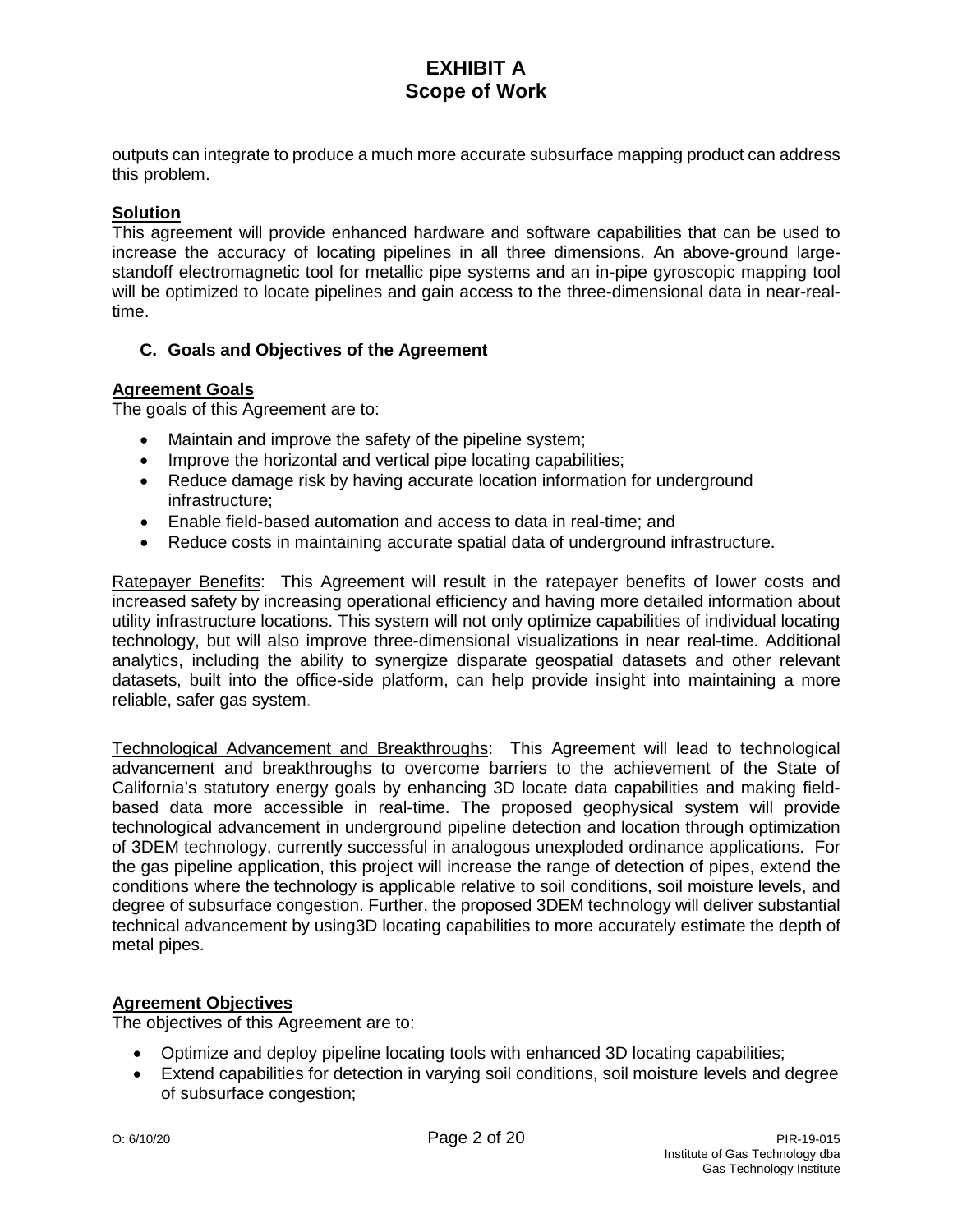- Visualize high-accuracy 3D data in real-time; and
- Increase the accuracy of current locating technologies in three dimensions by 15%.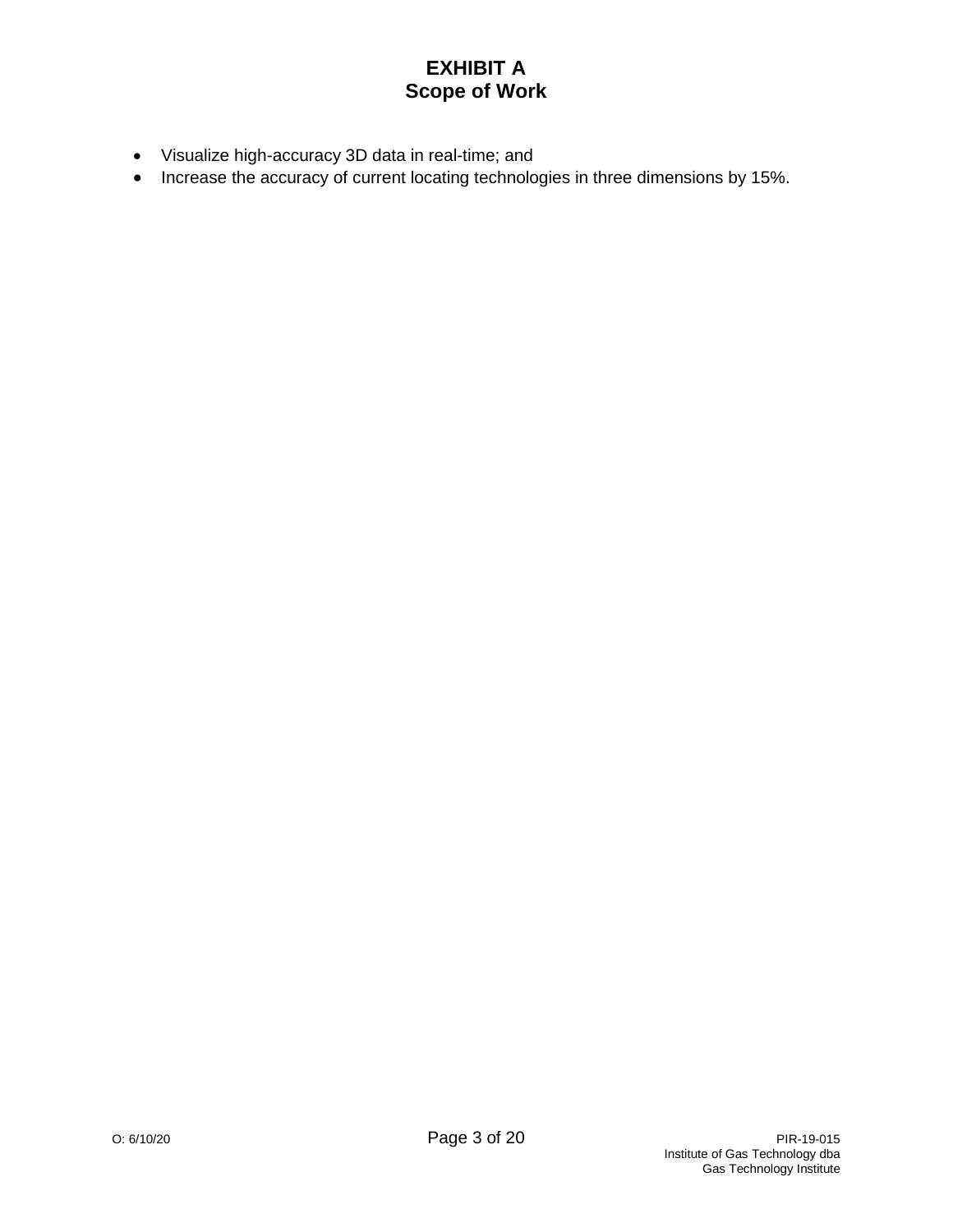## **III. TASK 1 GENERAL PROJECT TASKS**

#### **PRODUCTS**

### **Subtask 1.1 Products**

The goal of this subtask is to establish the requirements for submitting project products (e.g., reports, summaries, plans, and presentation materials). Unless otherwise specified by the Commission Agreement Manager (CAM), the Recipient must deliver products as required below by the dates listed in the **Project Schedule (Part V).** Products that require a draft version are indicated by marking **"(draft and final)"** after the product name in the "Products" section of the task/subtask. If "(draft and final)" does not appear after the product name, only a final version of the product is required. With respect to due dates within this Scope of Work, **"days"** means working days.

#### **The Recipient shall:**

For products that require a draft version, including the Final Report Outline and Final Report

- Submit all draft products to the CAM for review and comment in accordance with the Project Schedule (Part V). The CAM will provide written comments to the Recipient on the draft product within 15 days of receipt, unless otherwise specified in the task/subtask for which the product is required.
- Consider incorporating all CAM comments into the final product. If the Recipient disagrees with any comment, provide a written response explaining why the comment was not incorporated into the final product.
- Submit the revised product and responses to comments within 10 days of notice by the CAM, unless the CAM specifies a longer time period, or approves a request for additional time.

#### For products that require a final version only

Submit the product to the CAM for acceptance. The CAM may request minor revisions or explanations prior to acceptance.

For all products

• Submit all data and documents required as products in accordance with the following Instructions for Submitting Electronic Files and Developing Software:

## o **Electronic File Format**

- Submit all data and documents required as products under this Agreement in an electronic file format that is fully editable and compatible with the Energy Commission's software and Microsoft (MS)-operating computing platforms, or with any other format approved by the CAM. Deliver an electronic copy of the full text of any Agreement data and documents in a format specified by the CAM, such as memory stick or CD-ROM.
- The following describes the accepted formats for electronic data and documents provided to the Energy Commission as products under this Agreement, and establishes the software versions that will be required to review and approve all software products:
	- Data sets will be in MS Access or MS Excel file format (version 2007 or later), or any other format approved by the CAM.
	- Text documents will be in MS Word file format, version 2007 or later.
	- Documents intended for public distribution will be in PDF file format.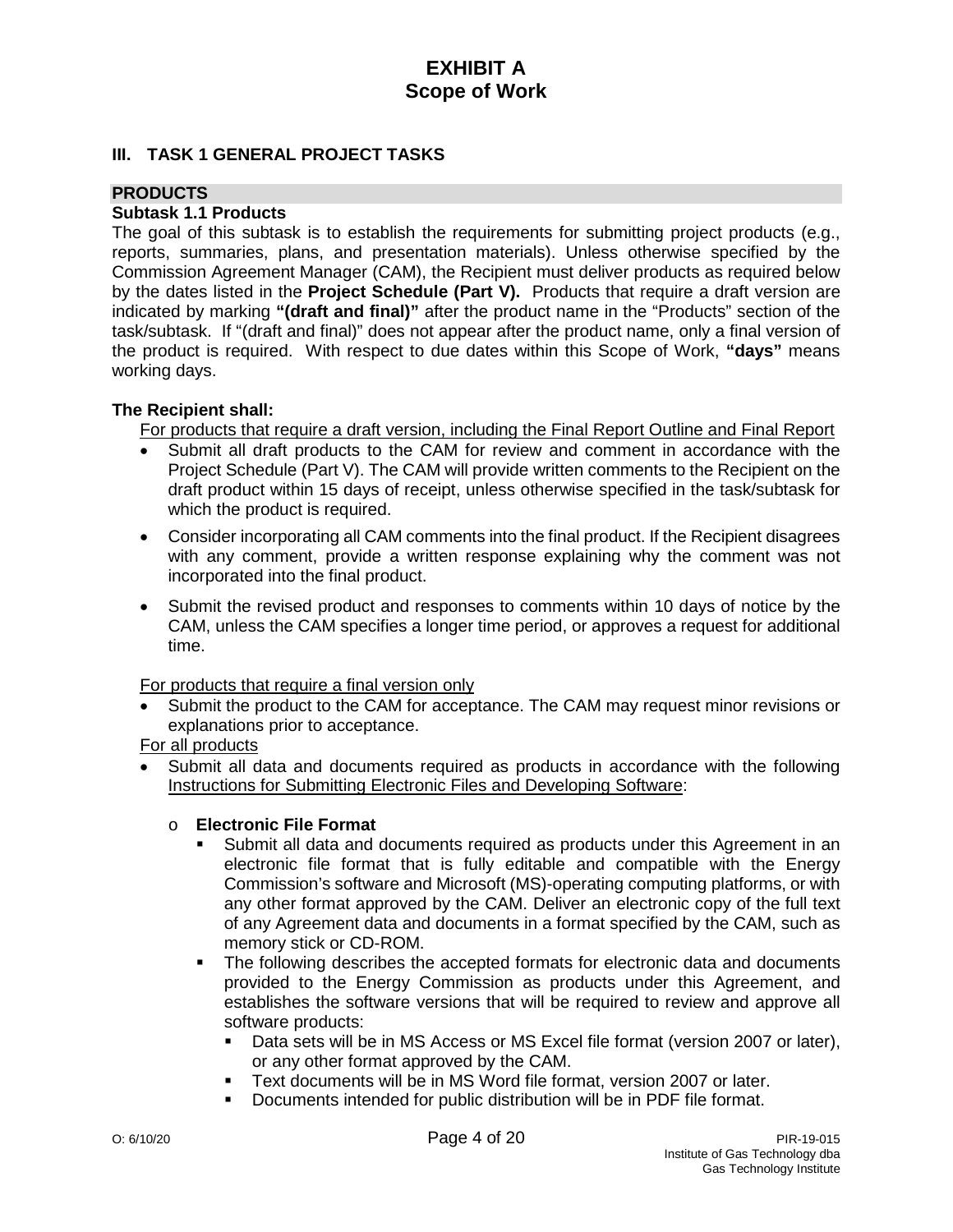- **The Recipient must also provide the native Microsoft file format.**
- Project management documents will be in Microsoft Project file format, version 2007 or later.

## o **Software Application Development**

Use the following standard Application Architecture components in compatible versions for any software application development required by this Agreement (e.g., databases, models, modeling tools), unless the CAM approves other software applications such as open source programs:

- Microsoft ASP.NET framework (version 3.5 and up). Recommend 4.0.
- Microsoft Internet Information Services (IIS), (version 6 and up) Recommend 7.5.
- Visual Studio.NET (version 2008 and up). Recommend 2010.
- C# Programming Language with Presentation (UI), Business Object and Data Layers.
- **SQL (Structured Query Language).**
- Microsoft SQL Server 2008, Stored Procedures. Recommend 2008 R2.
- **Microsoft SQL Reporting Services. Recommend 2008 R2.**
- XML (external interfaces).

Any exceptions to the Electronic File Format requirements above must be approved in writing by the CAM. The CAM will consult with the Energy Commission's Information Technology Services Branch to determine whether the exceptions are allowable.

## *MEETINGS*

## **Subtask 1.2 Kick-off Meeting**

The goal of this subtask is to establish the lines of communication and procedures for implementing this Agreement.

## **The Recipient shall:**

• Attend a "Kick-off" meeting with the CAM, the Commission Agreement Officer (CAO), and any other Energy Commission staff relevant to the Agreement. The Recipient will bring its Project Manager and any other individuals designated by the CAM to this meeting. The administrative and technical aspects of the Agreement will be discussed at the meeting. Prior to the meeting, the CAM will provide an agenda to all potential meeting participants. The meeting may take place in person or by electronic conferencing (e.g., WebEx), with approval of the CAM.

The administrative portion of the meeting will include discussion of the following:

- o Terms and conditions of the Agreement;
- o Administrative products (subtask 1.1);
- o CPR meetings (subtask 1.3);
- o Match fund documentation (subtask 1.7);
- o Permit documentation (subtask 1.8);
- o Subcontracts (subtask 1.9); and
- o Any other relevant topics.

The technical portion of the meeting will include discussion of the following: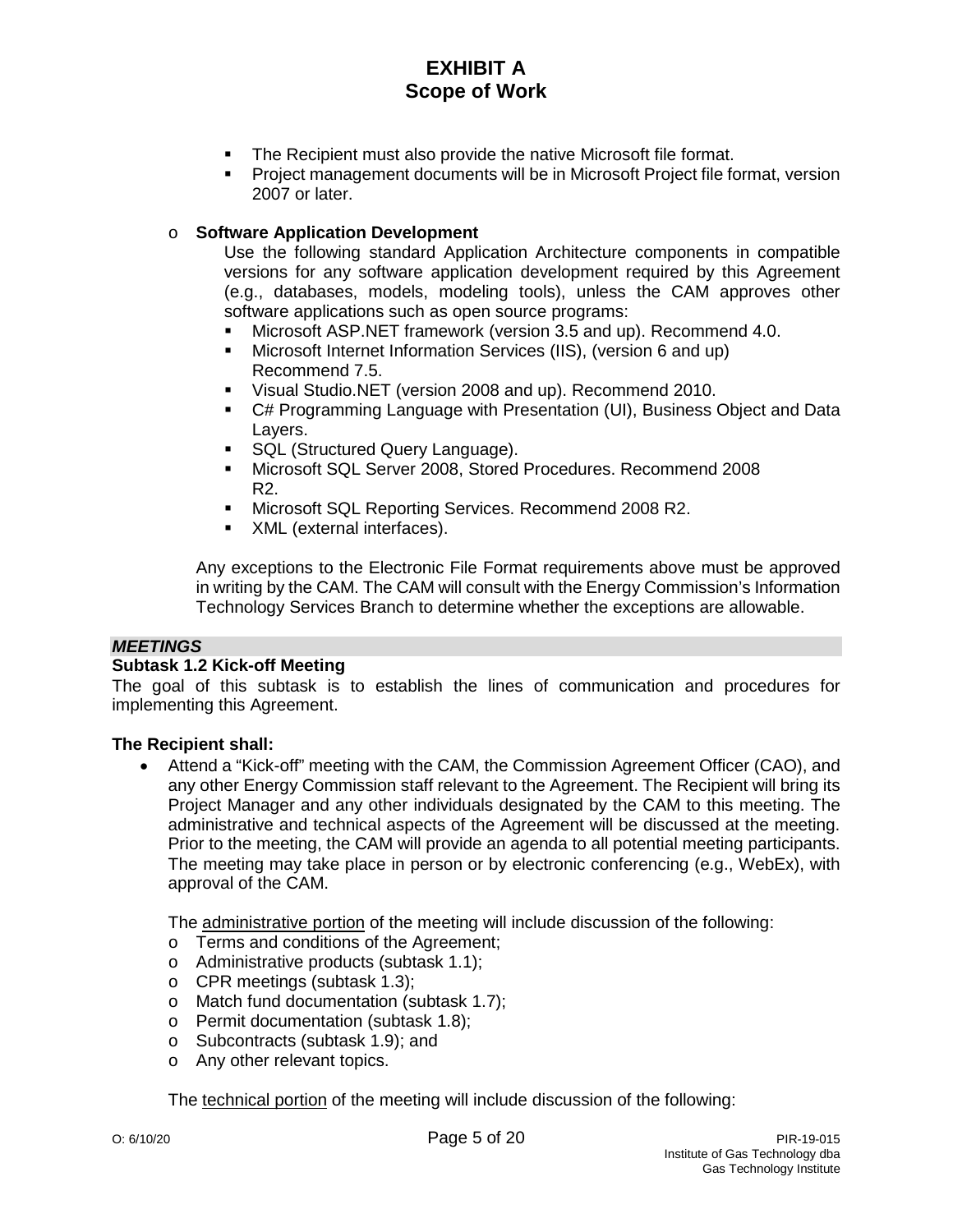- o The CAM's expectations for accomplishing tasks described in the Scope of Work;
- o An updated Project Schedule;
- o Technical products (subtask 1.1);
- o Progress reports and invoices (subtask 1.5);
- o Final Report (subtask 1.6);
- o Technical Advisory Committee meetings (subtasks 1.10 and 1.11); and
- o Any other relevant topics.
- Provide an *Updated Project Schedule, List of Match Funds,* and *List of Permits*, as needed to reflect any changes in the documents.

#### **The CAM shall:**

- Designate the date and location of the meeting.
- Send the Recipient a *Kick-off Meeting Agenda*.

### **Recipient Products:**

- Updated Project Schedule *(if applicable)*
- Updated List of Match Funds *(if applicable)*
- Updated List of Permits *(if applicable)*

#### **CAM Product:**

• Kick-off Meeting Agenda

### **Subtask 1.3 Critical Project Review (CPR) Meetings**

The goal of this subtask is to determine if the project should continue to receive Energy Commission funding, and if so whether any modifications must be made to the tasks, products, schedule, or budget. CPR meetings provide the opportunity for frank discussions between the Energy Commission and the Recipient. As determined by the CAM, discussions may include project status, challenges, successes, advisory group findings and recommendations, final report preparation, and progress on technical transfer and production readiness activities (if applicable). Participants will include the CAM and the Recipient, and may include the CAO and any other individuals selected by the CAM to provide support to the Energy Commission.

CPR meetings generally take place at key, predetermined points in the Agreement, as determined by the CAM and as shown in the Task List on page 1 of this Exhibit. However, the CAM may schedule additional CPR meetings as necessary. The budget will be reallocated to cover the additional costs borne by the Recipient, but the overall Agreement amount will not increase. CPR meetings generally take place at the Energy Commission, but they may take place at another location, or may be conducted via electronic conferencing (e.g., WebEx) as determined by the CAM.

- Prepare a *CPR Report* for each CPR meeting that: (1) discusses the progress of the Agreement toward achieving its goals and objectives; and (2) includes recommendations and conclusions regarding continued work on the project.
- Submit the CPR Report along with any other *Task Products* that correspond to the technical task for which the CPR meeting is required (i.e., if a CPR meeting is required for Task 2, submit the Task 2 products along with the CPR Report).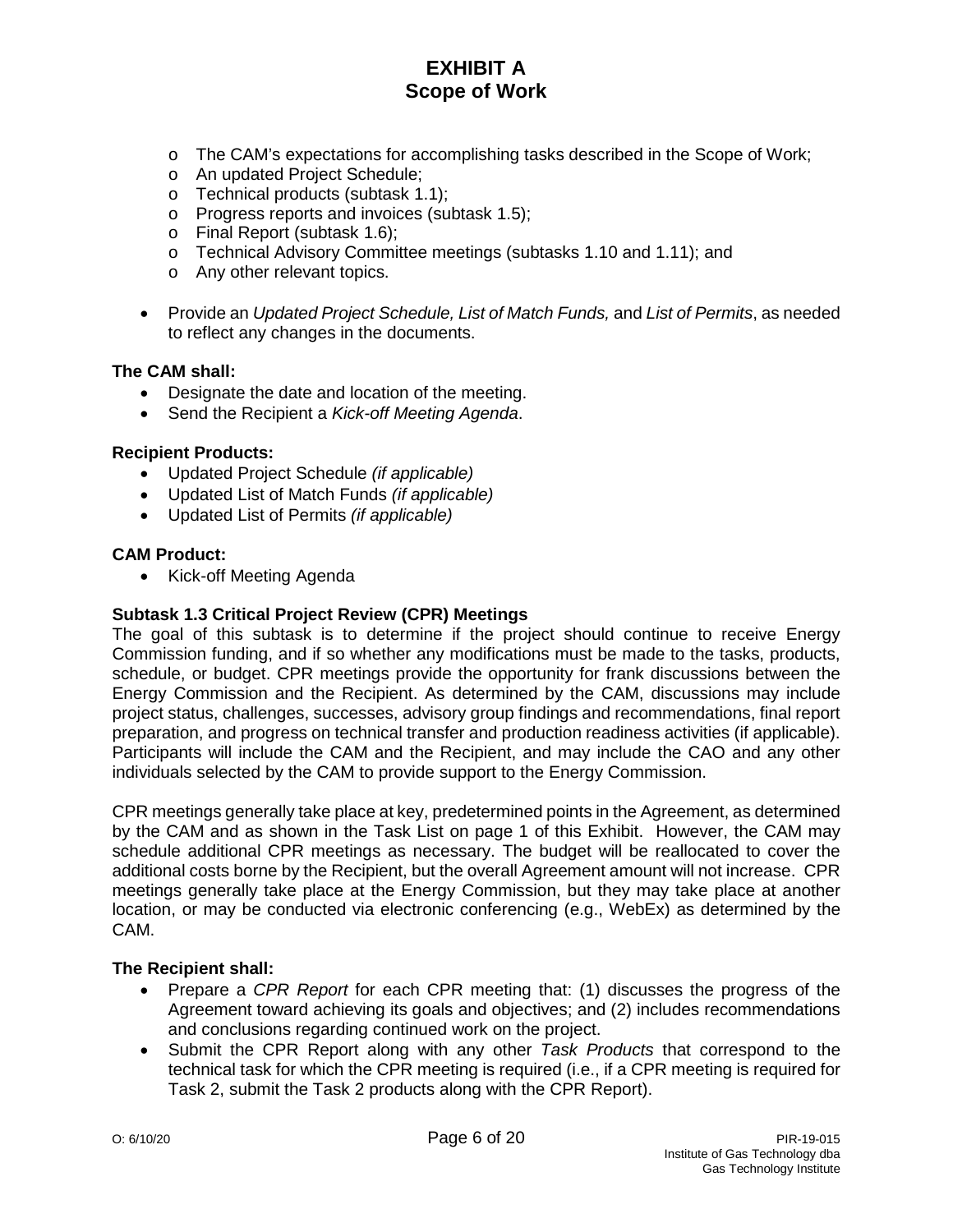- Attend the CPR meeting.
- Present the CPR Report and any other required information at each CPR meeting.

## **The CAM shall:**

- Determine the location, date, and time of each CPR meeting with the Recipient's input.
- Send the Recipient a *CPR Agenda* and a *List of Expected CPR Participants* in advance of the CPR meeting. If applicable, the agenda will include a discussion of match funding and permits.
- Conduct and make a record of each CPR meeting. Provide the Recipient with a *Schedule for Providing a Progress Determination* on continuation of the project.
- Determine whether to continue the project, and if so whether modifications are needed to the tasks, schedule, products, or budget for the remainder of the Agreement. If the CAM concludes that satisfactory progress is not being made, this conclusion will be referred to the Deputy Director of the Energy Research and Development Division.
- Provide the Recipient with a *Progress Determination* on continuation of the project, in accordance with the schedule. The Progress Determination may include a requirement that the Recipient revise one or more products.

## **Recipient Products:**

- CPR Report(s)
- Task Products (draft and/or final as specified in the task)

#### **CAM Products:**

- CPR Agenda
- List of Expected CPR Participants
- Schedule for Providing a Progress Determination
- Progress Determination

#### **Subtask 1.4 Final Meeting**

The goal of this subtask is to complete the closeout of this Agreement.

#### **The Recipient shall:**

• Meet with Energy Commission staff to present project findings, conclusions, and recommendations. The final meeting must be completed during the closeout of this Agreement. This meeting will be attended by the Recipient and CAM, at a minimum. The meeting may occur in person or by electronic conferencing (e.g., WebEx), with approval of the CAM.

The technical and administrative aspects of Agreement closeout will be discussed at the meeting, which may be divided into two separate meetings at the CAM's discretion.

- $\circ$  The technical portion of the meeting will involve the presentation of findings, conclusions, and recommended next steps (if any) for the Agreement. The CAM will determine the appropriate meeting participants.
- $\circ$  The administrative portion of the meeting will involve a discussion with the CAM and the CAO of the following Agreement closeout items:
	- Disposition of any state-owned equipment.
	- Need to file a Uniform Commercial Code Financing Statement (Form UCC-1) regarding the Energy Commission's interest in patented technology.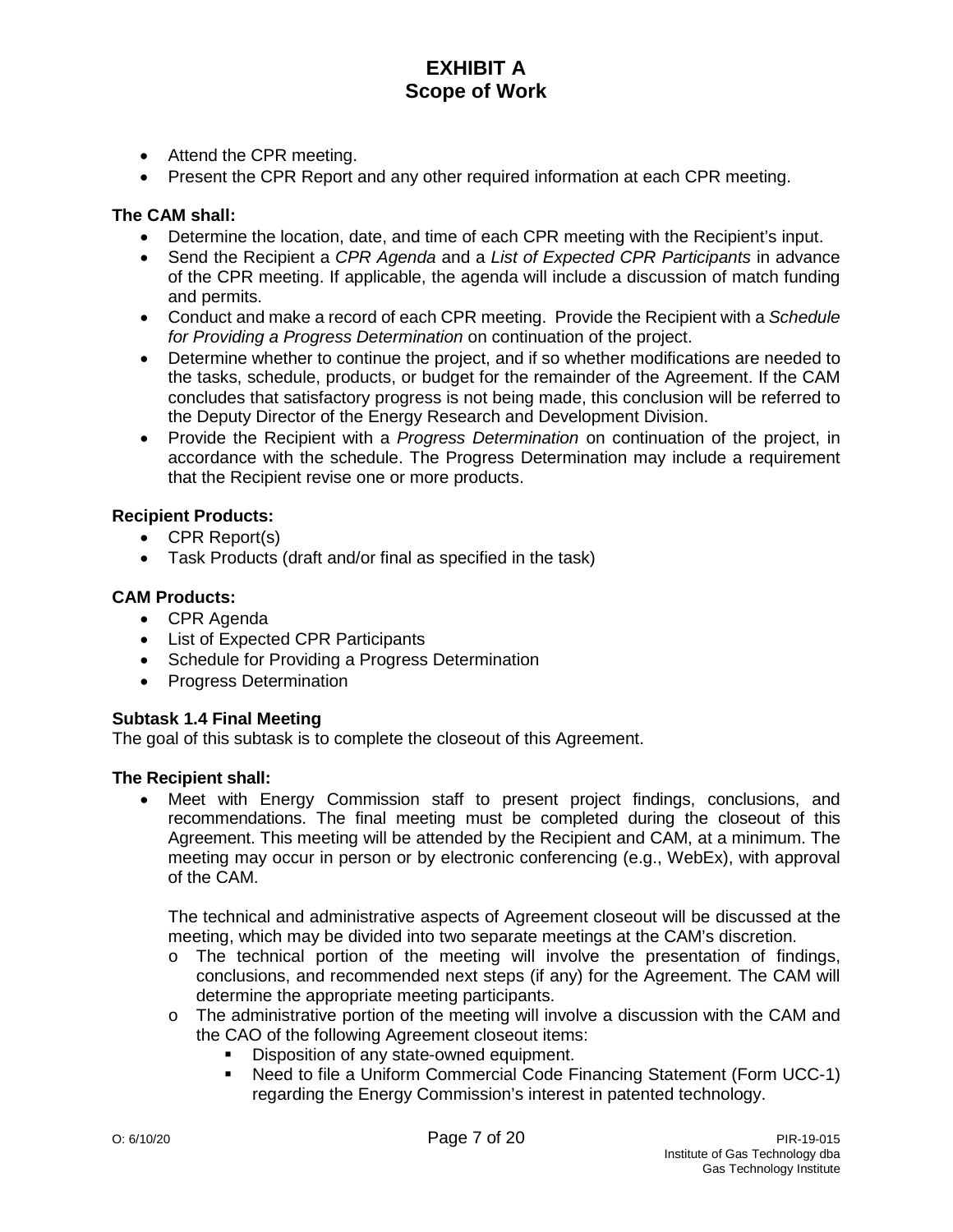- The Energy Commission's request for specific "generated" data (not already provided in Agreement products).
- Need to document the Recipient's disclosure of "subject inventions" developed under the Agreement.
- "Surviving" Agreement provisions such as repayment provisions and confidential products.
- Final invoicing and release of retention.
- Prepare a *Final Meeting Agreement Summary* that documents any agreement made between the Recipient and Commission staff during the meeting.
- Prepare a *Schedule for Completing Agreement Closeout Activities*.
- Provide *All Draft and Final Written Products* on a CD-ROM or USB memory stick, organized by the tasks in the Agreement.

#### **Products:**

- Final Meeting Agreement Summary *(if applicable)*
- Schedule for Completing Agreement Closeout Activities
- All Draft and Final Written Products

## *REPORTS AND INVOICES*

## **Subtask 1.5 Progress Reports and Invoices**

The goals of this subtask are to: (1) periodically verify that satisfactory and continued progress is made towards achieving the project objectives of this Agreement; and (2) ensure that invoices contain all required information and are submitted in the appropriate format.

## **The Recipient shall:**

- Submit a monthly *Progress Report* to the CAM. Each progress report must:
	- o Summarize progress made on all Agreement activities as specified in the scope of work for the preceding month, including accomplishments, problems, milestones, products, schedule, fiscal status, and an assessment of the ability to complete the Agreement within the current budget and any anticipated cost overruns. See the Progress Report Format Attachment for the recommended specifications.
- Submit a monthly or quarterly *Invoice* that follows the instructions in the "Payment of Funds" section of the terms and conditions, including a financial report on Match Fund and in-state expenditures.

## **Products:**

- Progress Reports
- Invoices

## **Subtask 1.6 Final Report**

The goal of this subtask is to prepare a comprehensive Final Report that describes the original purpose, approach, results, and conclusions of the work performed under this Agreement. The CAM will review the Final Report, which will be due at least **five months** before the Agreement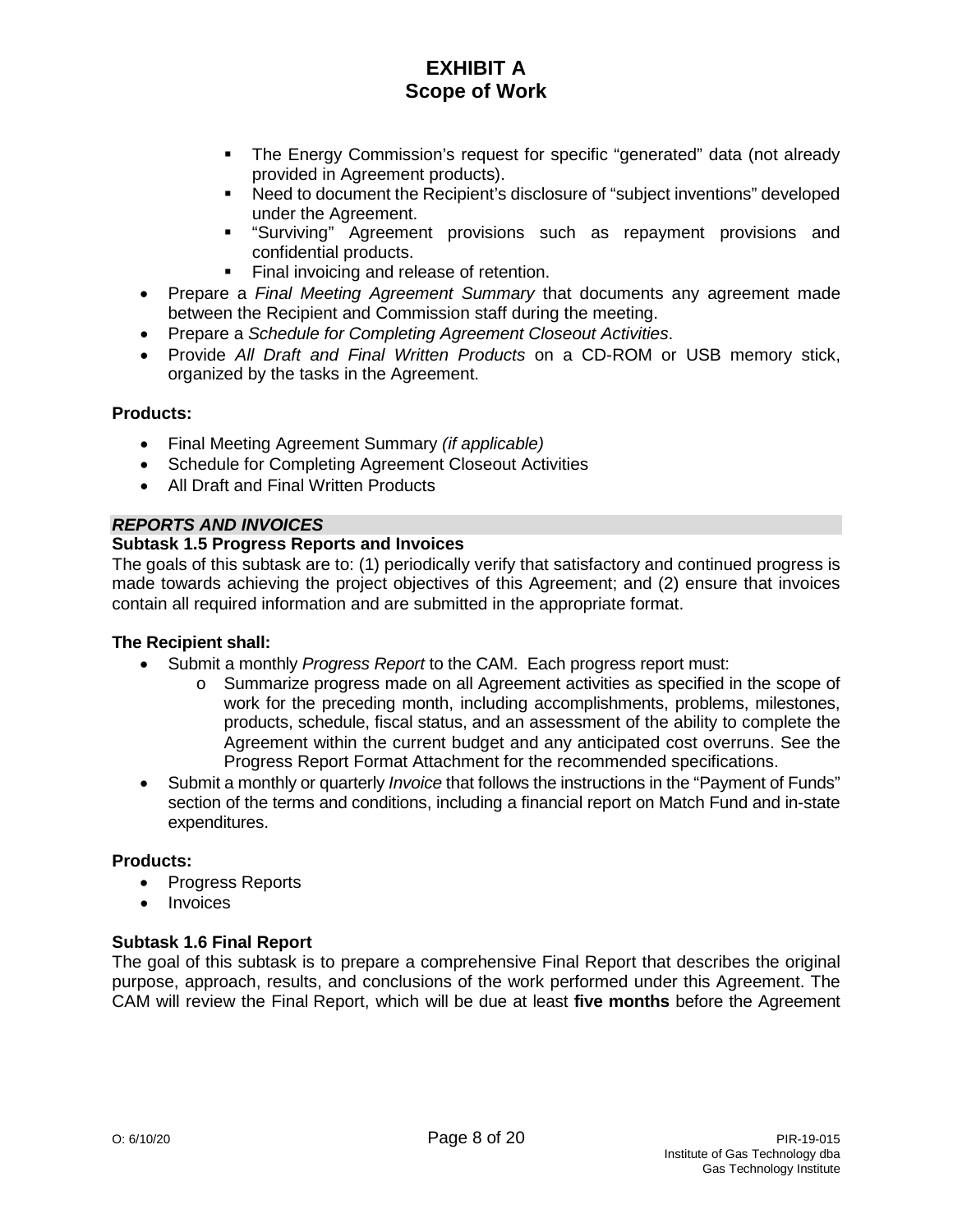end date. When creating the Final Report Outline and the Final Report, the Recipient must use the Style Manual provided by the CAM.

## **D. Subtask 1.6.1 Final Report Outline**

#### **The Recipient shall:**

• Prepare a *Final Report Outline* in accordance with the *Style Manual* provided by the CAM. *(See Task 1.1 for requirements for draft and final products.)*

## **Recipient Products:**

• Final Report Outline (draft and final)

## **CAM Product:**

- Style Manual
- Comments on Draft Final Report Outline
- Acceptance of Final Report Outline

## **E. Subtask 1.6.2 Final Report**

- Prepare a *Final Report* for this Agreement in accordance with the approved Final Report Outline, Style Manual, and Final Report Template provided by the CAM with the following considerations:
	- $\circ$  Ensure that the report includes the following items, in the following order:
		- Cover page (**required**)
			- Credits page on the reverse side of cover with legal disclaimer (**required**)
			- Acknowledgements page (optional)
			- **Preface (required)**<br>**B** Abstract, keywords,
			- **Abstract, keywords, and citation page (required)**<br>**EXECUTE:** Table of Contents (required followed by List of F
			- Table of Contents (**required**, followed by List of Figures and List of Tables, if needed)
			- **Executive summary (required)**<br>**Body of the report (required)**
			- Body of the report (**required**)
			- References (if applicable)
			- Glossary/Acronyms (If more than 10 acronyms or abbreviations are used, it is required.)
			- $\blacksquare$  Bibliography (if applicable)
			- Appendices (if applicable) (Create a separate volume if very large.)
			- Attachments (if applicable)
	- o Ensure that the document is written in the third person.
	- o Ensure that the Executive Summary is understandable to the lay public.
		- Briefly summarize the completed work. Succinctly describe the project results and whether or not the project goals were accomplished.
		- **If Identify which specific ratepayers can benefit from the project results** and how they can achieve the benefits.
		- **If it's necessary to use a technical term in the Executive Summary,** provide a brief definition or explanation when the technical term is first used.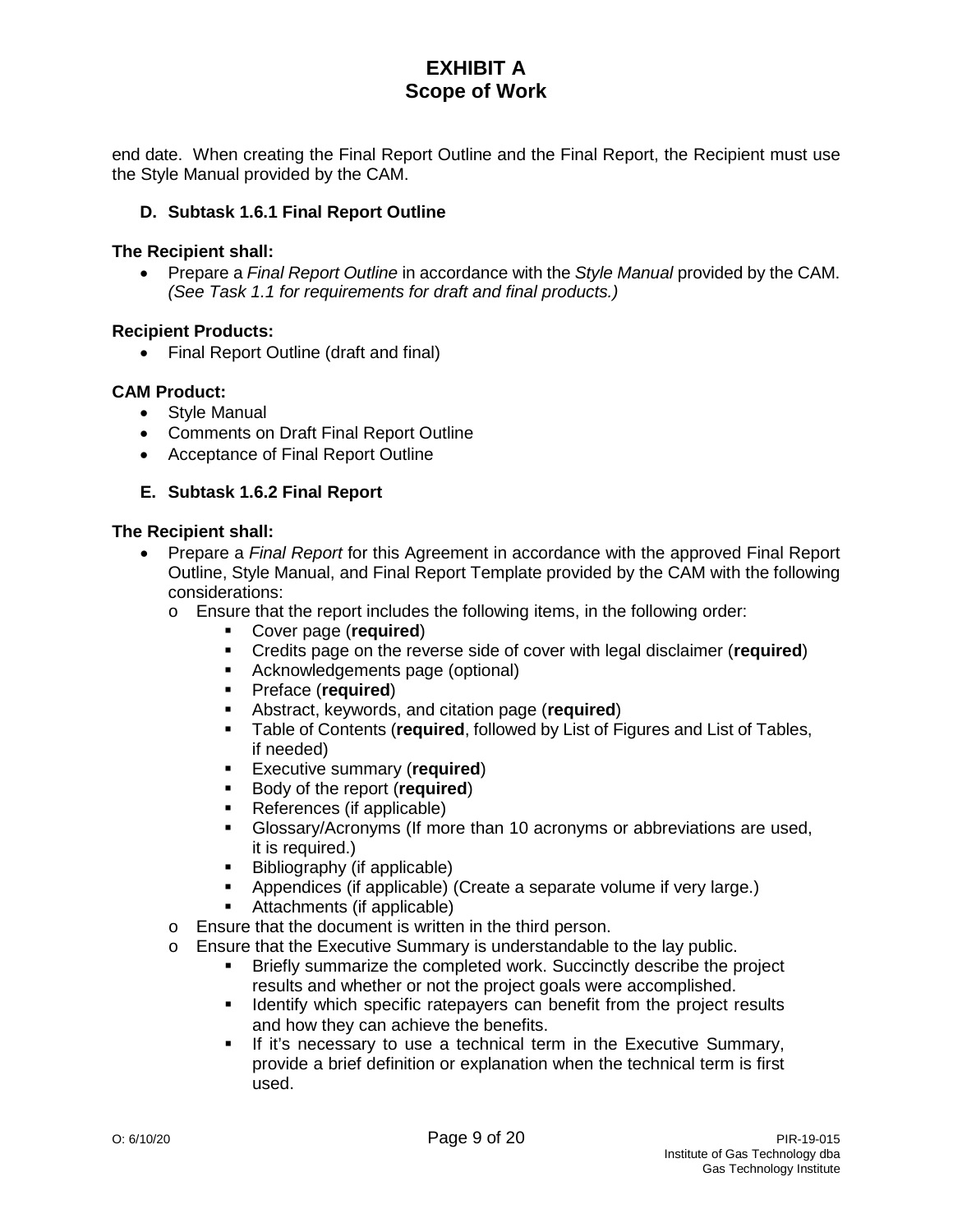- o Follow the Style Guide format requirements for headings, figures/tables, citations, and acronyms/abbreviations.
- o Ensure that the document omits subjective comments and opinions. However, recommendations in the conclusion of the report are allowed.
- o Include a brief description of the project results in the Abstract.
- Submit a draft of the report to the CAM for review and comment. The CAM will provide written comments to the Recipient on the draft product within 15 days of receipt
	- Consider incorporating all CAM comments into the Final Report. If the Recipient disagrees with any comment, provide a written response explaining why the comment was not incorporated into the final product
	- Submit the revised Final Report and responses to comments within 10 days of notice by the CAM, unless the CAM specifies a longer time period or approves a request for additional time.
- Submit one bound copy of the Final Report to the CAM along with Written Responses to Comments on the Draft Final Report.

#### **Products**:

- Final Report (draft and final)
- Written Responses to Comments on the Draft Final Report

## **CAM Product:**

• Written Comments on the Draft Final Report

## **F. MATCH FUNDS, PERMITS, AND SUBCONTRACTS**

### **Subtask 1.7 Match Funds**

The goal of this subtask is to ensure that the Recipient obtains any match funds planned for this Agreement and applies them to the Agreement during the Agreement term.

While the costs to obtain and document match funds are not reimbursable under this Agreement, the Recipient may spend match funds for this task. The Recipient may only spend match funds during the Agreement term, either concurrently or prior to the use of Energy Commission funds. Match funds must be identified in writing, and the Recipient must obtain any associated commitments before incurring any costs for which the Recipient will request reimbursement.

## **The Recipient shall:**

• Prepare a *Match Funds Status Letter* that documents the match funds committed to this Agreement. If no match funds were part of the proposal that led to the Energy Commission awarding this Agreement and none have been identified at the time this Agreement starts, then state this in the letter.

If match funds were a part of the proposal that led to the Energy Commission awarding this Agreement, then provide in the letter:

- o A list of the match funds that identifies:
	- The amount of cash match funds, their source(s) (including a contact name, address, and telephone number), and the task(s) to which the match funds will be applied.
	- The amount of each in-kind contribution, a description of the contribution type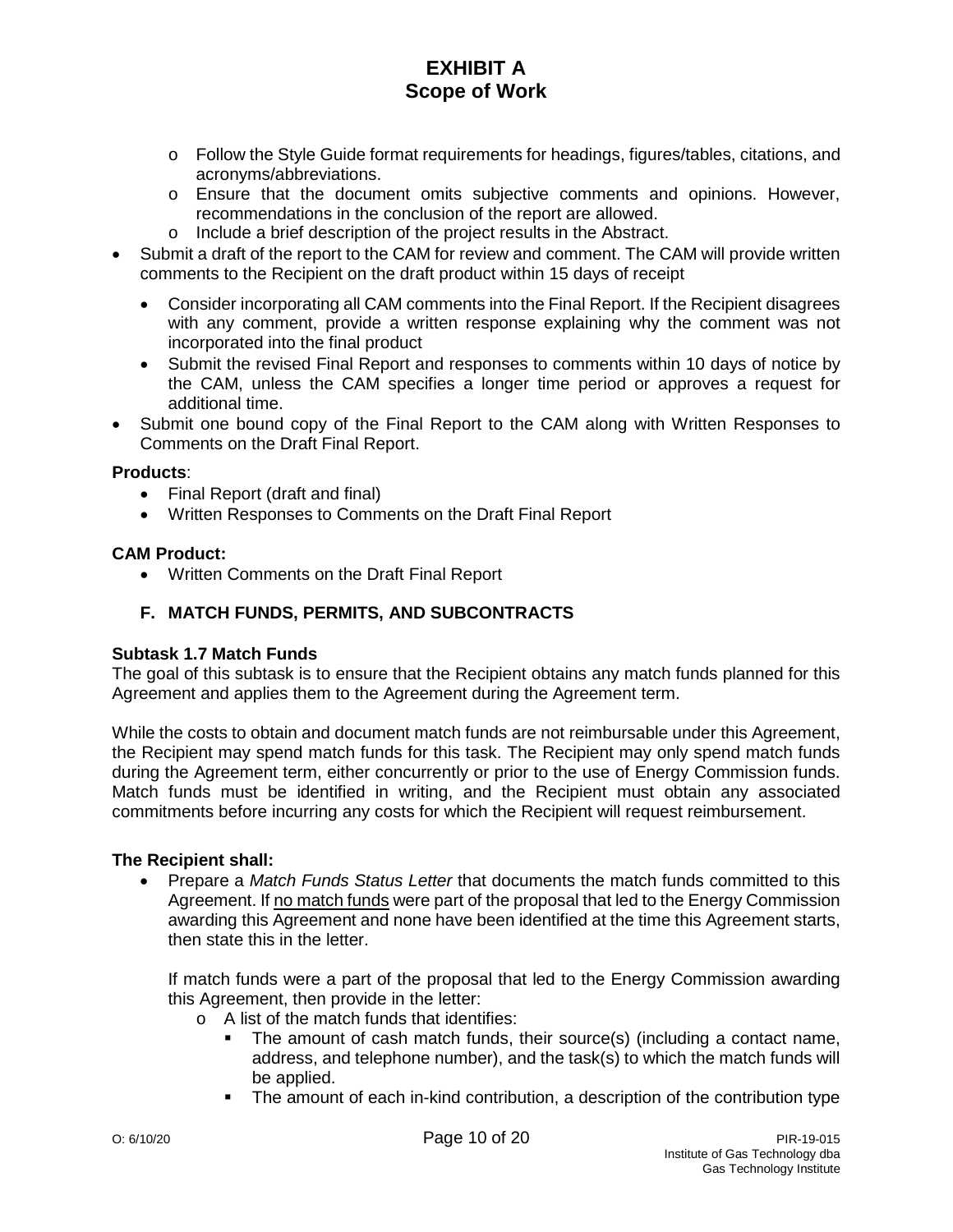(e.g., property, services), the documented market or book value, the source (including a contact name, address, and telephone number), and the task(s) to which the match funds will be applied. If the in-kind contribution is equipment or other tangible or real property, the Recipient must identify its owner and provide a contact name, address, telephone number, and the address where the property is located.

- If different from the solicitation application, provide a letter of commitment from an authorized representative of each source of match funding that the funds or contributions have been secured.
- At the Kick-off meeting, discuss match funds and the impact on the project if they are significantly reduced or not obtained as committed. If applicable, match funds will be included as a line item in the progress reports and will be a topic at CPR meetings.
- Provide a *Supplemental Match Funds Notification Letter* to the CAM of receipt of additional match funds.
- Provide a *Match Funds Reduction Notification Letter* to the CAM if existing match funds are reduced during the course of the Agreement. Reduction of match funds may trigger a CPR meeting.

## **Products:**

- Match Funds Status Letter
- Supplemental Match Funds Notification Letter *(if applicable)*
- Match Funds Reduction Notification Letter *(if applicable)*

## **Subtask 1.8 Permits**

The goal of this subtask is to obtain all permits required for work completed under this Agreement in advance of the date they are needed to keep the Agreement schedule on track. Permit costs and the expenses associated with obtaining permits are not reimbursable under this Agreement, with the exception of costs incurred by University of California recipients. Permits must be identified and obtained before the Recipient may incur any costs related to the use of the permit(s) for which the Recipient will request reimbursement.

## **The Recipient shall:**

- Prepare a *Permit Status Letter* that documents the permits required to conduct this Agreement. If no permits are required at the start of this Agreement, then state this in the letter. If permits will be required during the course of the Agreement, provide in the letter:
	- $\circ$  A list of the permits that identifies: (1) the type of permit; and (2) the name, address, and telephone number of the permitting jurisdictions or lead agencies.
	- o The schedule the Recipient will follow in applying for and obtaining the permits.

The list of permits and the schedule for obtaining them will be discussed at the Kick-off meeting (subtask 1.2), and a timetable for submitting the updated list, schedule, and copies of the permits will be developed. The impact on the project if the permits are not obtained in a timely fashion or are denied will also be discussed. If applicable, permits will be included as a line item in progress reports and will be a topic at CPR meetings.

- If during the course of the Agreement additional permits become necessary, then provide the CAM with an *Updated List of Permits* (including the appropriate information on each permit) and an *Updated Schedule for Acquiring Permits*.
- Send the CAM a *Copy of Each Approved Permit*.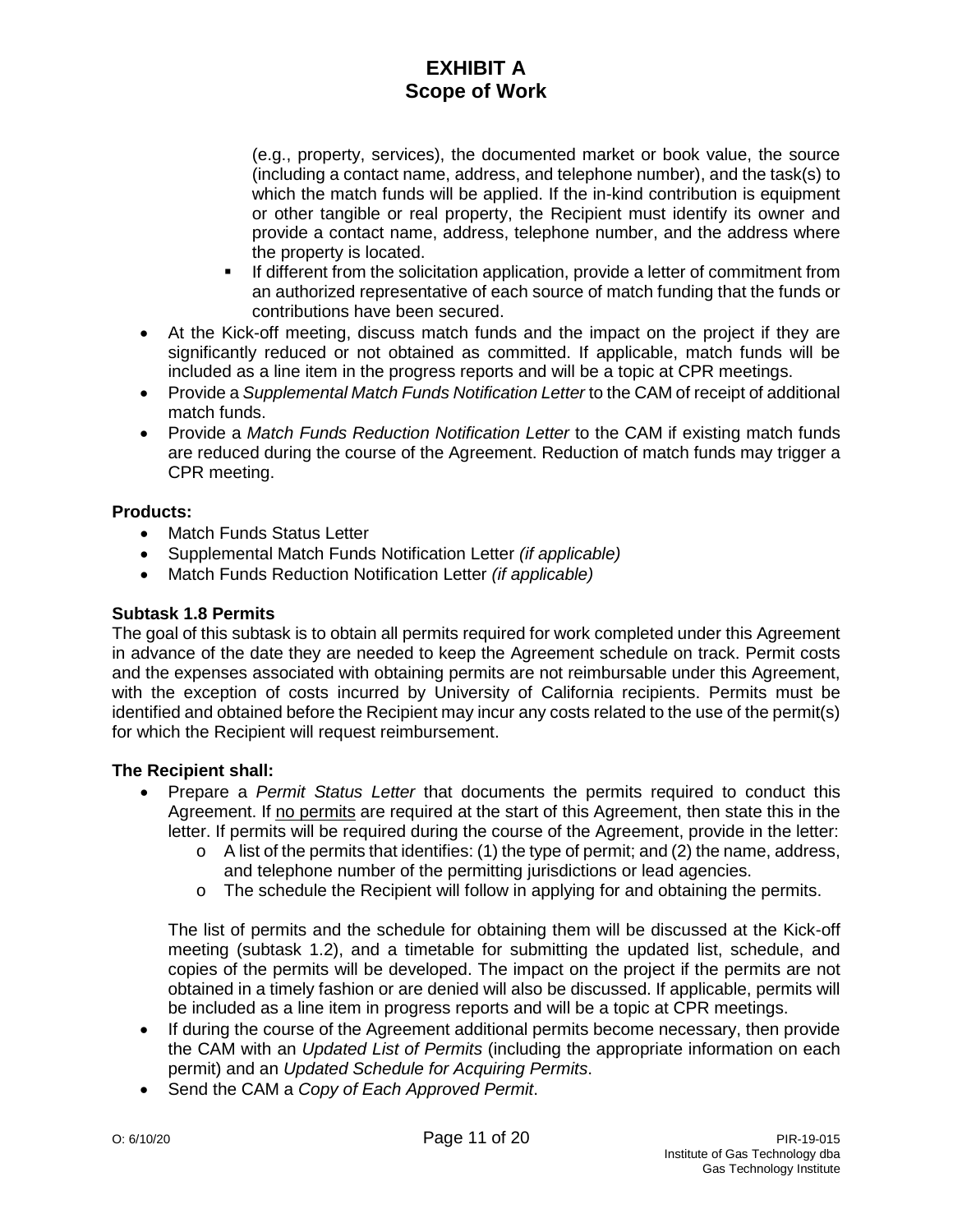• If during the course of the Agreement permits are not obtained on time or are denied, notify the CAM within 5 days. Either of these events may trigger a CPR meeting.

## **Products:**

- Permit Status Letter
- Updated List of Permits *(if applicable)*
- Updated Schedule for Acquiring Permits *(if applicable)*
- Copy of Each Approved Permit *(if applicable)*

## **Subtask 1.9 Subcontracts**

The goals of this subtask are to: (1) procure subcontracts required to carry out the tasks under this Agreement; and (2) ensure that the subcontracts are consistent with the terms and conditions of this Agreement.

## **The Recipient shall:**

- Manage and coordinate subcontractor activities in accordance with the requirements of this Agreement.
- Incorporate this Agreement by reference into each subcontract.
- Include any required Energy Commission flow-down provisions in each subcontract, in addition to a statement that the terms of this Agreement will prevail if they conflict with the subcontract terms.
- If required by the CAM, submit a draft of each *Subcontract* required to conduct the work under this Agreement.
- Submit a final copy of the executed subcontract.
- Notify and receive written approval from the CAM prior to adding any new subcontractors (see the discussion of subcontractor additions in the terms and conditions).

#### **Products:**

• Subcontracts *(draft if required by the CAM)*

## *TECHNICAL ADVISORY COMMITTEE*

## **Subtask 1.10 Technical Advisory Committee (TAC)**

The goal of this subtask is to create an advisory committee for this Agreement. The TAC should be composed of diverse professionals. The composition will vary depending on interest, availability, and need. TAC members will serve at the CAM's discretion. The purpose of the TAC is to:

- Provide guidance in project direction. The guidance may include scope and methodologies, timing, and coordination with other projects. The guidance may be based on:
	- o Technical area expertise;
	- o Knowledge of market applications; or
	- o Linkages between the agreement work and other past, present, or future projects (both public and private sectors) that TAC members are aware of in a particular area.
- Review products and provide recommendations for needed product adjustments, refinements, or enhancements.
- Evaluate the tangible benefits of the project to the state of California, and provide recommendations as needed to enhance the benefits.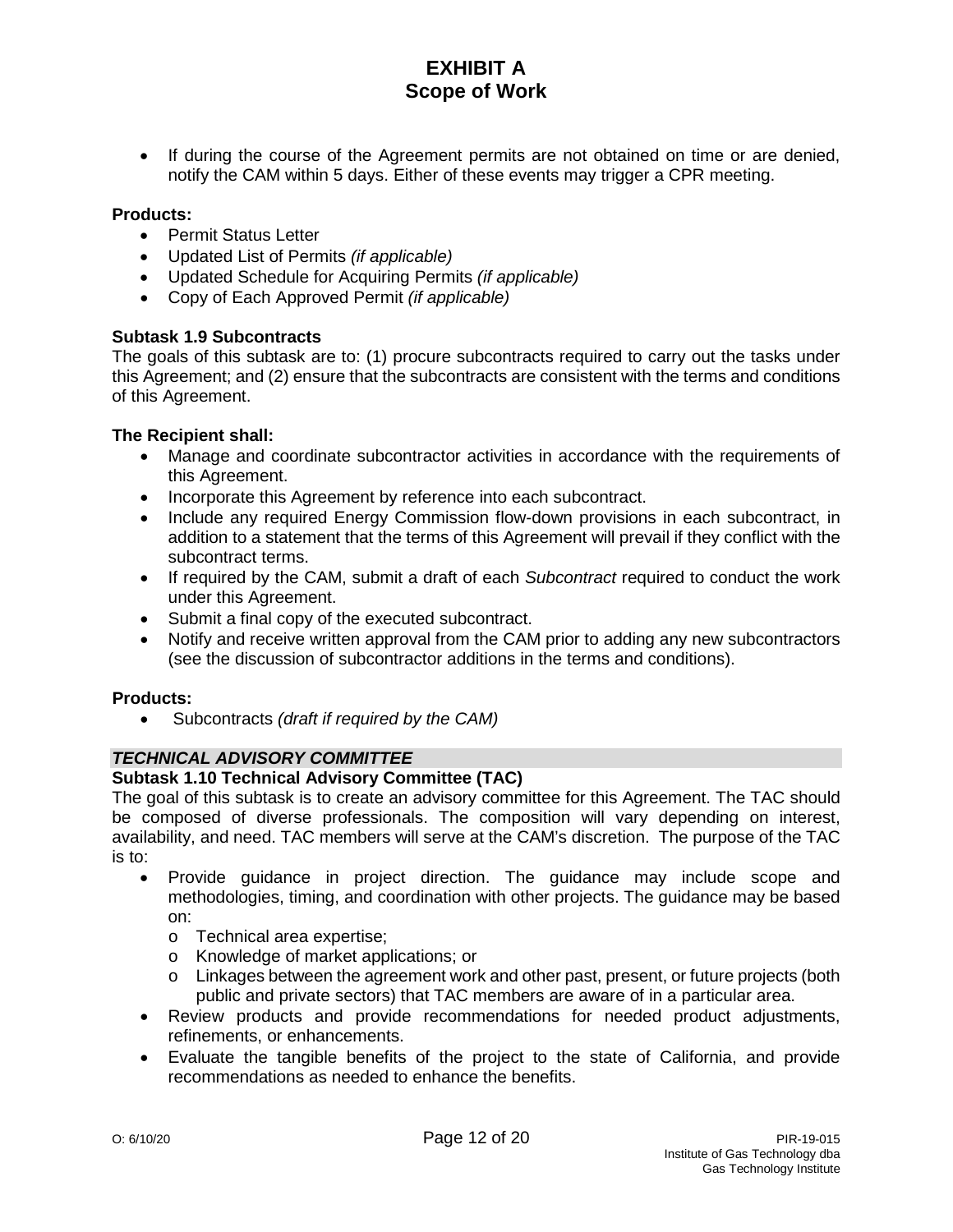• Provide recommendations regarding information dissemination, market pathways, or commercialization strategies relevant to the project products.

The TAC may be composed of qualified professionals spanning the following types of disciplines:

- Researchers knowledgeable about the project subject matter;
- Members of trades that will apply the results of the project (e.g., designers, engineers, architects, contractors, and trade representatives);
- Public interest market transformation implementers;
- Product developers relevant to the project;
- U.S. Department of Energy research managers, or experts from other federal or state agencies relevant to the project;
- Public interest environmental groups;
- Utility representatives;
- Air district staff; and
- Members of relevant technical society committees.

## **The Recipient shall:**

- Prepare a *List of Potential TAC Members* that includes the names, companies, physical and electronic addresses, and phone numbers of potential members. The list will be discussed at the Kick-off meeting, and a schedule for recruiting members and holding the first TAC meeting will be developed.
- Recruit TAC members. Ensure that each individual understands member obligations and the TAC meeting schedule developed in subtask 1.11.
- Prepare a *List of TAC Members* once all TAC members have committed to serving on the TAC.
- Submit *Documentation of TAC Member Commitment* (such as Letters of Acceptance) from each TAC member.

## **Products:**

- List of Potential TAC Members
- List of TAC Members
- Documentation of TAC Member Commitment

## **Subtask 1.11 TAC Meetings**

The goal of this subtask is for the TAC to provide strategic guidance for the project by participating in regular meetings, which may be held via teleconference.

- Discuss the TAC meeting schedule with the CAM at the Kick-off meeting. Determine the number and location of meetings (in-person and via teleconference) in consultation with the CAM.
- Prepare a *TAC Meeting Schedule* that will be presented to the TAC members during recruiting. Revise the schedule after the first TAC meeting to incorporate meeting comments.
- Prepare a *TAC Meeting Agenda* and *TAC Meeting Back-up Materials* for each TAC meeting.
- Organize and lead TAC meetings in accordance with the TAC Meeting Schedule. Changes to the schedule must be pre-approved in writing by the CAM.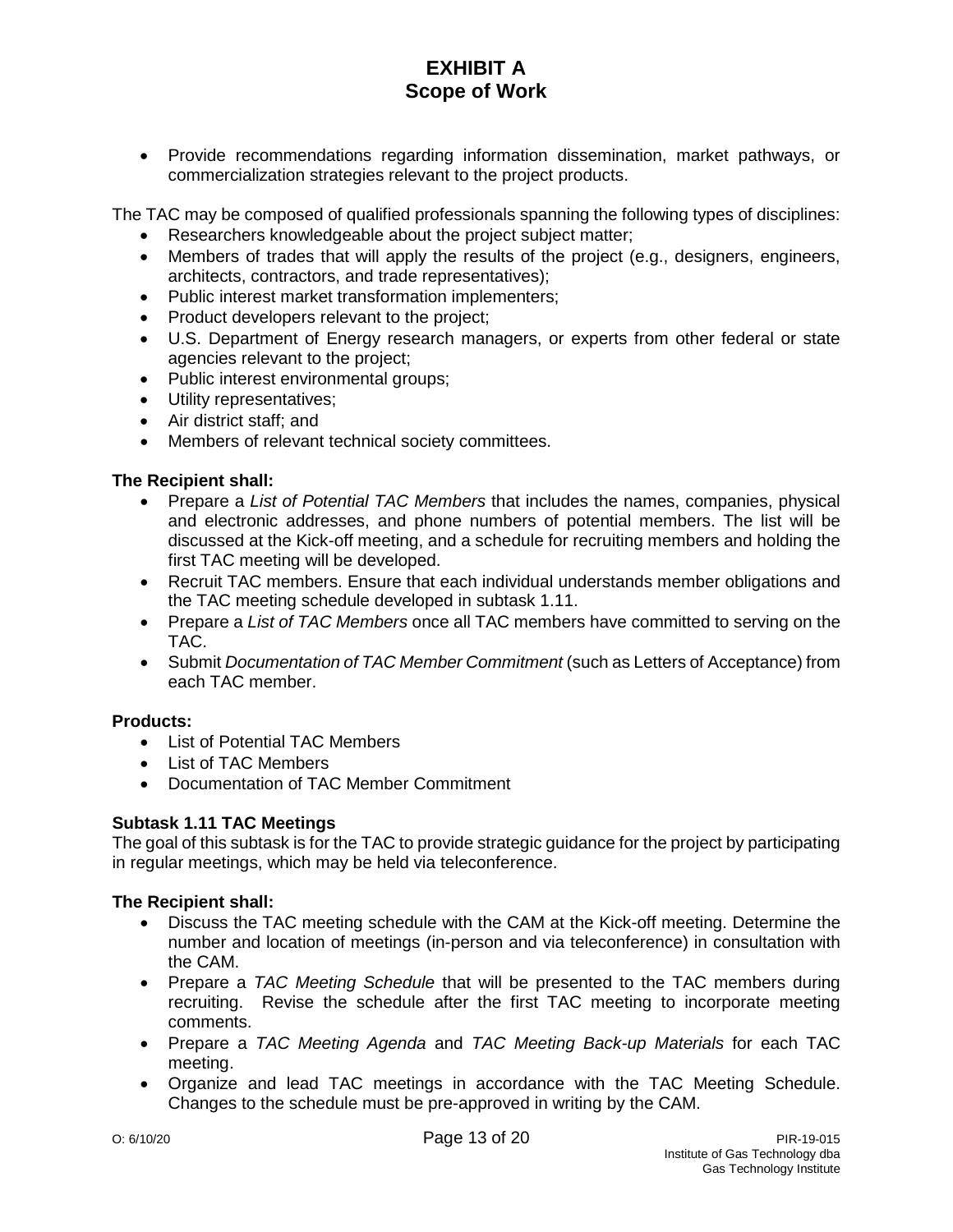• Prepare *TAC Meeting Summaries* that include any recommended resolutions of major TAC issues.

## **The TAC shall:**

- Help set the project team's goals and contribute to the development and evaluation of its statement of proposed objectives as the project evolves.
- Provide a credible and objective sounding board on the wide range of technical and financial barriers and opportunities.
- Help identify key areas where the project has a competitive advantage, value proposition, or strength upon which to build.
- Advocate on behalf of the project in its effort to build partnerships, governmental support and relationships with a national spectrum of influential leaders.
- Ask probing questions that insure a long-term perspective on decision-making and progress toward the project's strategic goals.

## **Products:**

- TAC Meeting Schedule (draft and final)
- TAC Meeting Agendas (draft and final)
- TAC Meeting Back-up Materials
- TAC Meeting Summaries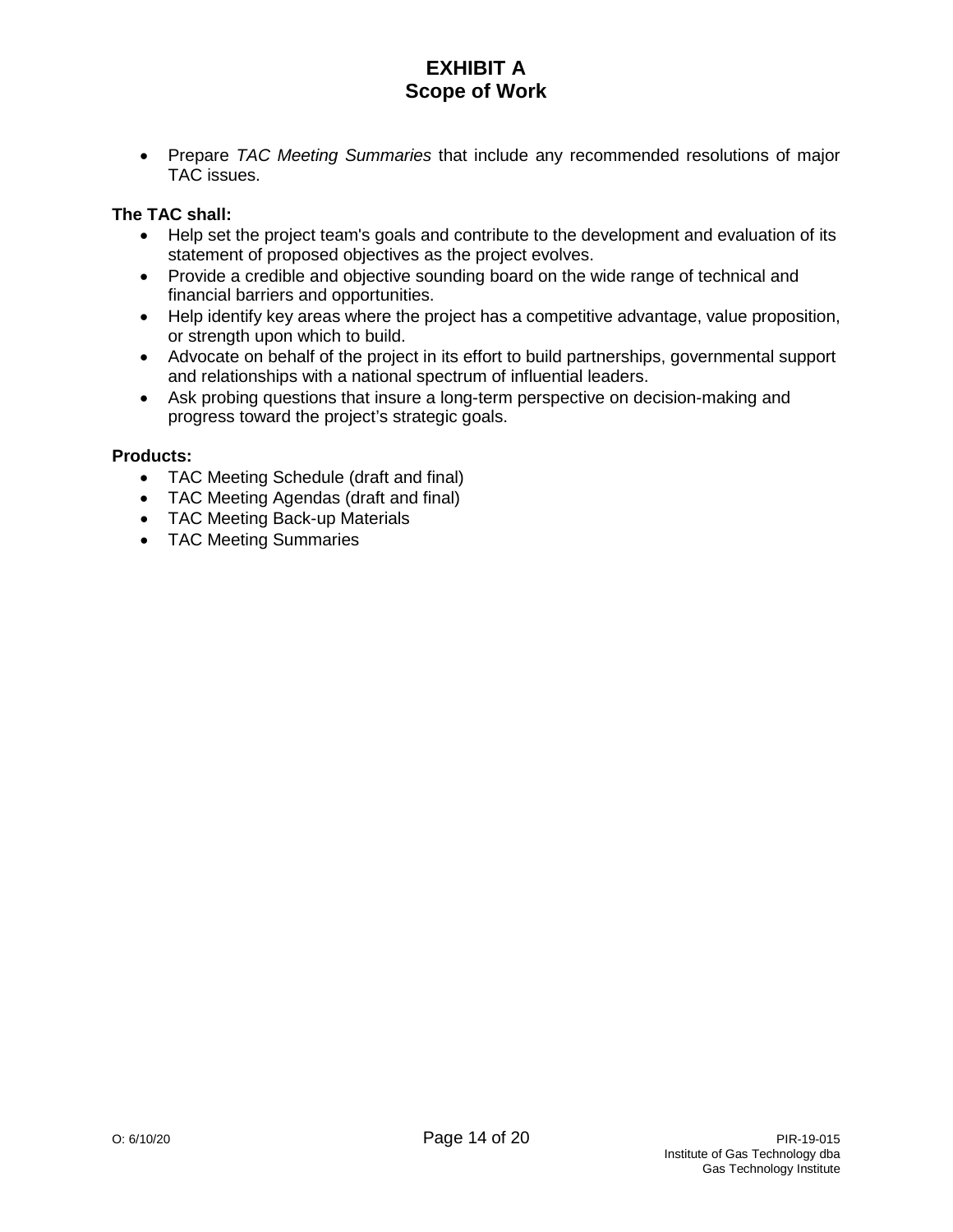## **IV. TECHNICAL TASKS**

## **TASK 2: BASELINE EVALUATION OF EXISTING TECHNOLOGY**

The goal of this task is to set a baseline estimate of the capabilities and performance of existing technology as it performed prior to optimization. These baseline data will be used for comparison and validation as the tools will appropriately be optimized in future tasks.

#### **The Recipient shall:**

- Conduct a technical review for each locating tool used within the scope of this project to document the reported performance, influencing factors and best practices specific to that tool.
- Gather requirements from stakeholders regarding their expectations of enhancements to existing tools and create *Stakeholder Requirements Document* to serve as a target document that includes specific items for the development of enhancements and capabilities of the 3DEM and in-pipe mapping technology.
- Review the performance of select leading non-intrusive commercial off-the-shelf electromagnetic sensors. This work will include establishing the baseline pipe detection and 3D location depth capabilities of these mainstream sensors.
- Execute a field calibration survey activity to document the 3D positional accuracy of mainstream sensors, with a particular emphasis on vertical positional accuracy. The recipient's existing facilities will be utilized to capture the data.
- Establish a minimum performance requirement based on results of the assessment of existing performance capabilities for existing technology and the Energy Commission requirement for at least a 15% improvement in capability versus mainstream sensors.
- Compile a *Baseline Performance Document* that specifies the information gathered in the previous bullets.

#### **Products:**

- Stakeholder Requirements Document
- Baseline Performance Document

## **TASK 3: OPTIMIZE EXISTING TECHNOLOGY**

The goals of this task are to: (1) maximize the performance of the 3DEM technology and mapping system hardware; and (2) increase capabilities and automations for the data collection and data processing software including the addition of algorithms and additional data sources to identify subsurface pipes. As requirements are gathered, an attempt will be made to combine software applications or at least increase continuity between applications to the extent possible.

- Enhance the 3DEM hardware to optimize the range (depth) and 3D positional accuracy of locating natural gas system components.
- Improve software modeling capabilities exploiting collected 3DEM data that include advanced cylindrical models for metallic pipes and facilitate more accurate pipe configuration assessment and 3D positional accuracy.
- Optimize capabilities of in-pipe inspection hardware for better performance.
- Evaluate potential to modify in-pipe tool for service line inspections (i.e. <1" diameter pipe).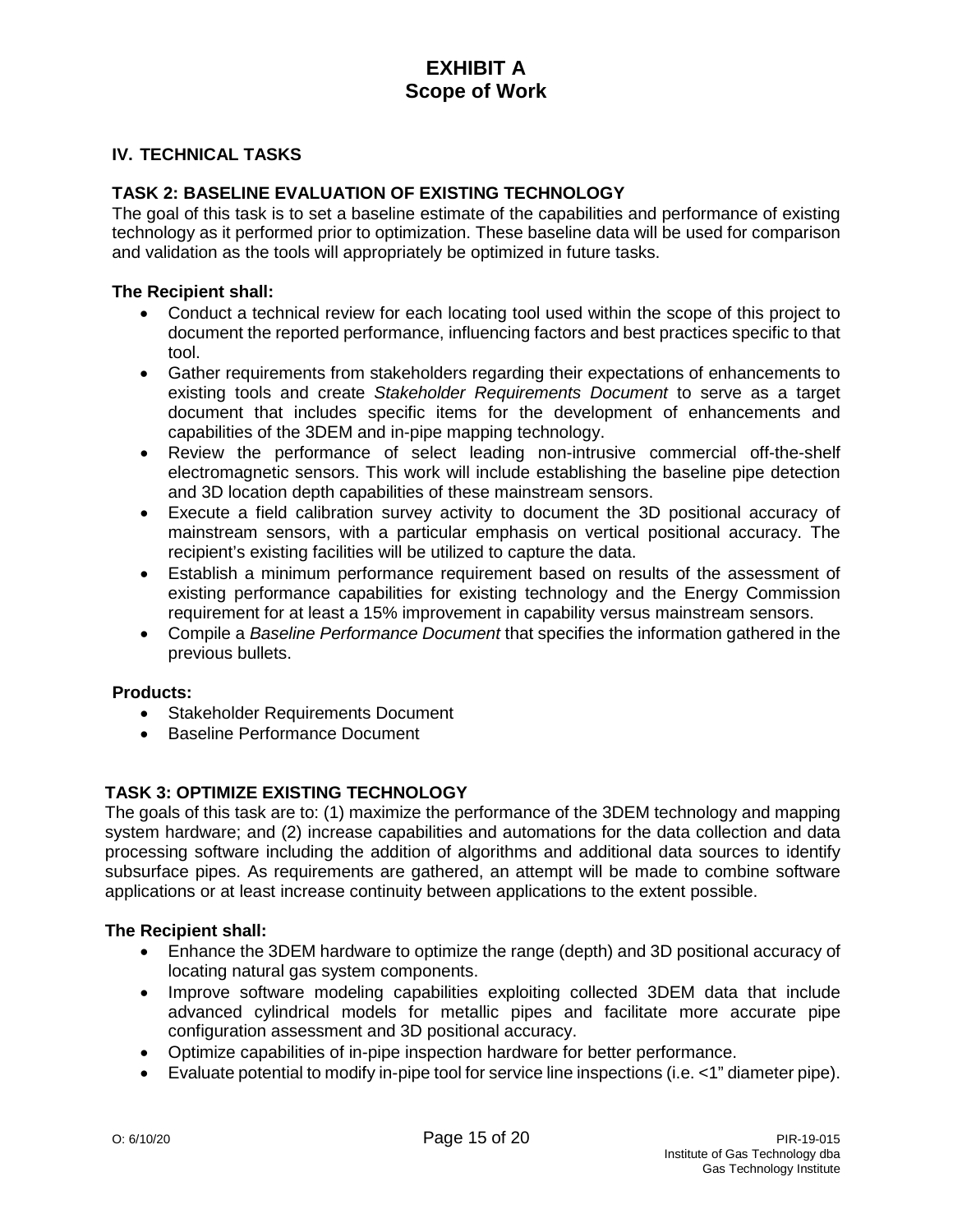- Improve upon existing software tools to automatically process data in the field and report 3D location data in near-real-time. Additional capabilities for near real-time data processing and visualization will be added to the software where appropriate for both inpipe and 3DEM products. The compatibility of the data and resulting derived pipe-position information will be evaluated to assess the joint-utilization of these methods.
- Improve ergonomic support of above-ground tools to more efficiently collect data.
- Create *System Optimization Document* that defines all modifications, environmental and physical challenges, and features of the improved hardware and software components.
- Prepare a *CPR Report #1* in accordance with subtask 1.3 (CPR Meetings).
- Participate in a CPR meeting.

## **Product:**

- System Optimization Document
- CPR Report #1

## **TASK 4: TESTING AND DEPLOYMENT PREPARATION**

The goal of this task is to develop and test the hardware and software, optimized in Task 3, in controlled environments to prepare for the pilot deployment and do any necessary rework of development.

### **The Recipient shall:**

- Develop methods comparing the performance of the enhanced tools to previously recorded "baseline" results as defined in task 2.
- Develop and provide a *Test Plan* that describes the testing proposed for the hardware and software.
- Test the hardware and software products in controlled environments. Testing will occur outside California at developer's facility and at the recipient's Pipe Farm in Des Plaines, IL.
- Prepare a *System Performance Document* that describes the compared results and improvements from baseline technology to the improved/enhanced tools with the goal of increasing 3D accuracy by at least 15% including performance with under varying conditions of ground covering, pipe diameter, and depth.
- Prepare a *CPR Report* in accordance with subtask 1.3 (CPR Meetings).
- Participate in a CPR meeting.

## **Products:**

- Test Plan
- System Performance Document
- CPR Report #2

## **TASK 5: PILOT DEMONSTRATION AND ANALYSIS**

The goal of this task is to conduct a minimum of a 6-month field test at sites volunteered by California utilities to demonstrate the improved technology under a variety of field conditions. Field condition variation that will be targeted will include different ground coverings, multiple pipe materials and configurations, and varying depths of cover.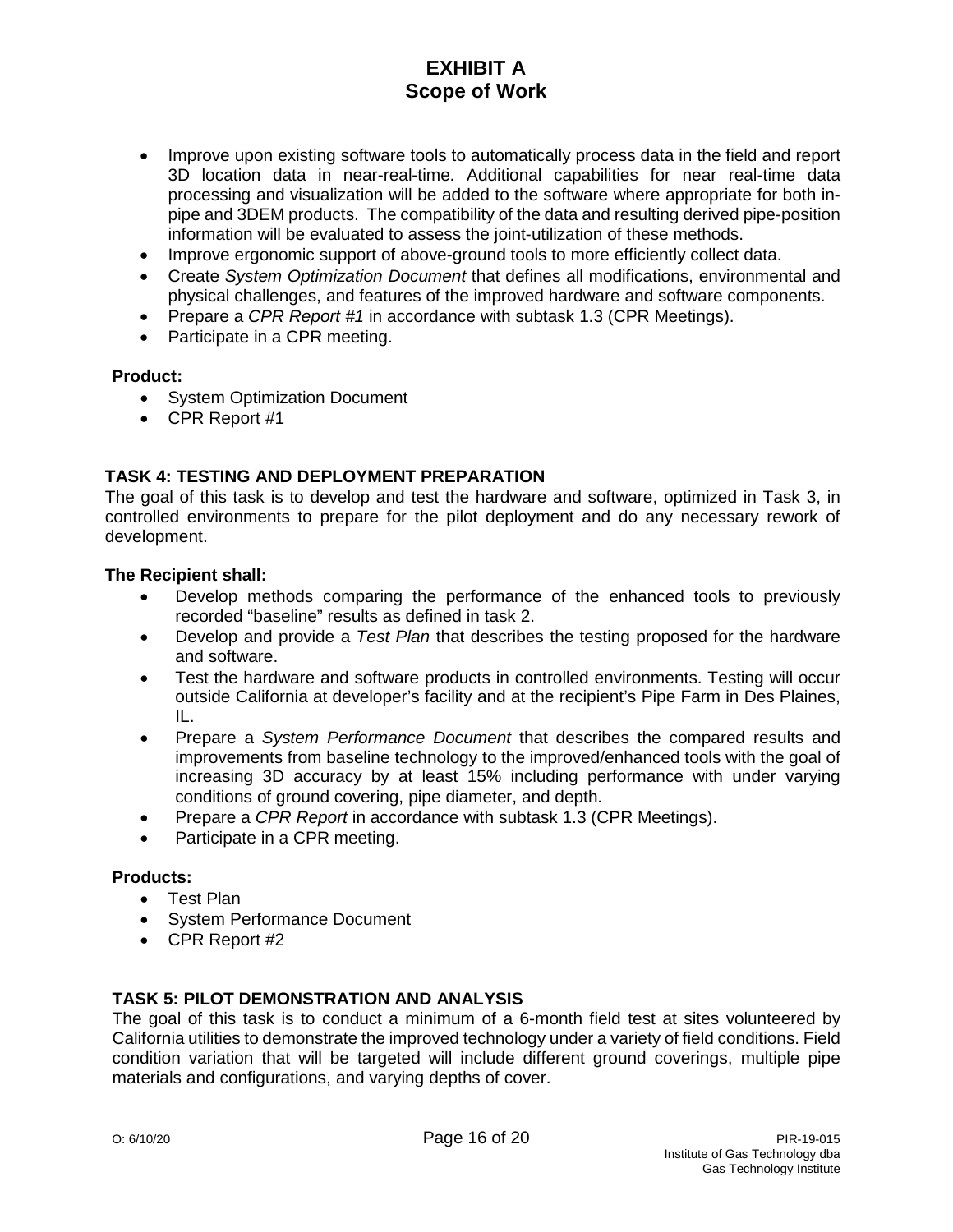## **The Recipient shall:**

- Develop and provide a *Pilot Demonstration Plan* that describes the planned activities for field demonstration and how the improved locating tools will be demonstrated, including planning data validations on a subset of the locations – such as potholing – to confirm positional accuracy where reasonable to do so.
- Set up and deploy pilot demonstration environments.
- Plan and execute pilot kickoff and training activities.
- Conduct in-field pilot demonstrations including support and data collection.
- Create a *Pilot Demonstration and Analysis Document* that records the results of the demonstrations as well as the performance of the tools in the various conditions.

#### **Products:**

- Pilot Demonstration Plan
- Pilot Demonstration and Analysis Document

## **TASK 6: EVALUATION OF PROJECT BENEFITS**

The goal of this task is to report the benefits resulting from this project.

- Complete three Project Benefits Questionnaires that correspond to three main intervals in the Agreement: (1) *Kick-off Meeting Benefits Questionnaire*; (2) *Mid-term Benefits Questionnaire*; and (3) *Final Meeting Benefits Questionnaire*.
- Provide all key assumptions used to estimate projected benefits, including targeted market sector (e.g., population and geographic location), projected market penetration, baseline and projected energy use and cost, operating conditions, and emission reduction calculations. Examples of information that may be requested in the questionnaires include:
	- o For Product Development Projects and Project Demonstrations:
		- Published documents, including date, title, and periodical name.
		- Estimated or actual energy and cost savings, and estimated statewide energy savings once market potential has been realized. Identify all assumptions used in the estimates.
		- **Greenhouse gas and criteria emissions reductions.**
		- Other non-energy benefits such as reliability, public safety, lower operational cost, environmental improvement, indoor environmental quality, and societal benefits.
		- Data on potential job creation, market potential, economic development, and increased state revenue as a result of the project.
		- A discussion of project product downloads from websites, and publications in technical journals.
		- A comparison of project expectations and performance. Discuss whether the goals and objectives of the Agreement have been met and what improvements are needed, if any.
		- **Additional Information for Product Development Projects:** 
			- Outcome of product development efforts, such copyrights and license agreements.
			- Units sold or projected to be sold in California and outside of California.
			- Total annual sales or projected annual sales (in dollars) of products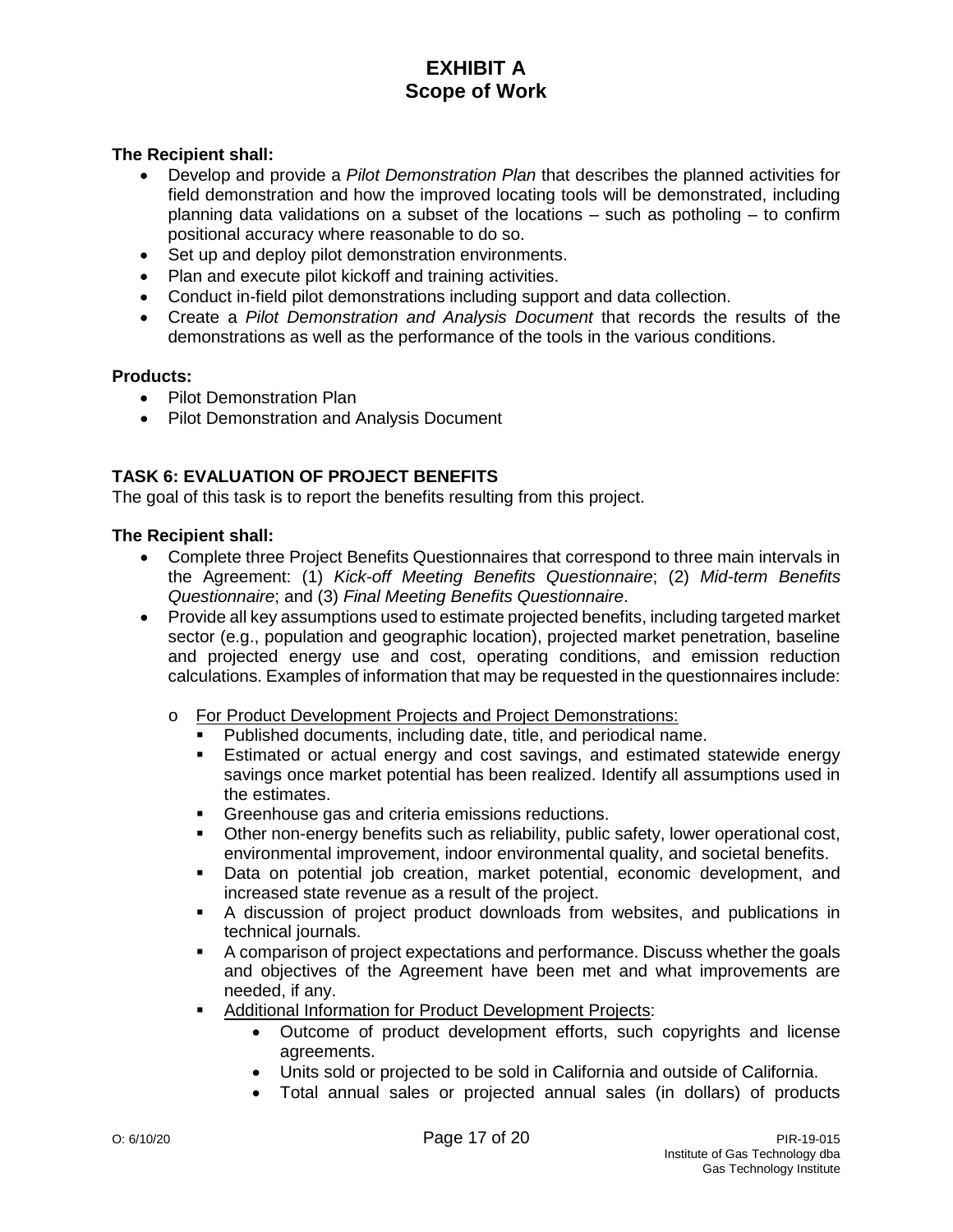developed under the Agreement.

- Investment dollars/follow-on private funding as a result of Energy Commission funding.
- Patent numbers and applications, along with dates and brief descriptions.
- Additional Information for Product Demonstrations:
	- Outcome of demonstrations and status of technology.
	- Number of similar installations.
	- Jobs created/retained as a result of the Agreement.
- o For Information/Tools and Other Research Studies:
	- Outcome of project.
	- Published documents, including date, title, and periodical name.
	- A discussion of policy development. State if the project has been cited in government policy publications or technical journals, or has been used to inform regulatory bodies.
	- The number of website downloads.
	- An estimate of how the project information has affected energy use and cost, or have resulted in other non-energy benefits.
	- An estimate of energy and non-energy benefits.
	- Data on potential job creation, market potential, economic development, and increased state revenue as a result of project.
	- A discussion of project product downloads from websites, and publications in technical journals.
	- A comparison of project expectations and performance. Discuss whether the goals and objectives of the Agreement have been met and what improvements are needed, if any.
- Respond to CAM questions regarding responses to the questionnaires.

The Energy Commission may send the Recipient similar questionnaires after the Agreement term ends. Responses to these questionnaires will be voluntary.

## **Products:**

- Kick-off Meeting Benefits Questionnaire
- Mid-term Benefits Questionnaire
- Final Meeting Benefits Questionnaire

## **TASK 7: TECHNOLOGY/KNOWLEDGE TRANSFER ACTIVITIES**

The goal of this task is to develop a plan to make the knowledge gained, experimental results, and lessons learned available to the public and key decision makers.

- Prepare an *Initial Fact Sheet* at start of the project that describes the project. Use the format provided by the CAM.
- Prepare a *Final Project Fact Sheet* at the project's conclusion that discusses results. Use the format provided by the CAM.
- Prepare a *Technology/Knowledge Transfer Plan* that includes:
	- o An explanation of how the knowledge gained from the project will be made available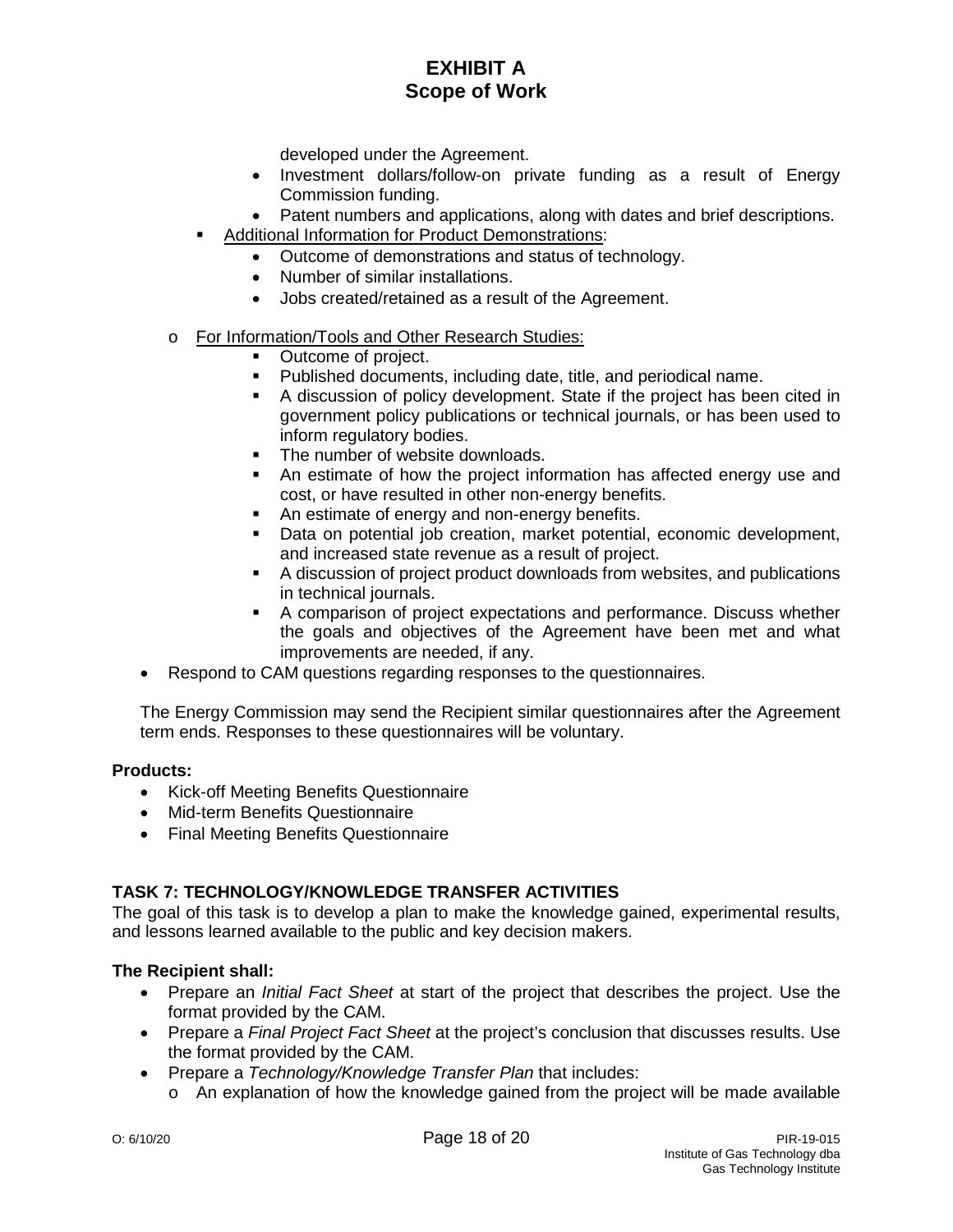to the public, including the targeted market sector and potential outreach to end users, utilities, regulatory agencies, and others.

- o A description of the intended use(s) for and users of the project results.
- o Published documents, including date, title, and periodical name.
- o Copies of documents, fact sheets, journal articles, press releases, and other documents prepared for public dissemination. These documents must include the Legal Notice required in the terms and conditions. Indicate where and when the documents were disseminated.
- o A discussion of policy development. State if project has been or will be cited in government policy publications, or used to inform regulatory bodies.
- o The number of website downloads or public requests for project results.
- o Additional areas as determined by the CAM.
- Conduct technology transfer activities in accordance with the Technology/Knowledge Transfer Plan. These activities will be reported in the Progress Reports.
- When directed by the CAM, develop *Presentation Materials* for an Energy Commissionsponsored conference/workshop(s) on the project.
- When directed by the CAM, participate in annual EPIC symposium(s) sponsored by the California Energy Commission.
- Provide at least (6) six *High Quality Digital Photographs* (minimum resolution of 1300x500 pixels in landscape ratio) of pre and post technology installation at the project sites or related project photographs.
- Prepare a *Technology/Knowledge Transfer Report* on technology transfer activities conducted during the project.

## **Products:**

- Initial Fact Sheet (draft and final)
- Final Project Fact Sheet (draft and final)
- Presentation Materials (draft and final)
- High Quality Digital Photographs
- Technology/Knowledge Transfer Plan (draft and final)
- Technology/Knowledge Transfer Report (draft and final)

## **TASK 8: PRODUCTION READINESS PLAN**

The goal of this task is to determine the steps that will lead to the manufacturing of technologies developed in this project or to the commercialization of the project's results.

- Prepare a *Production Readiness Plan*. The degree of detail in the plan should be proportional to the complexity of producing or commercializing the proposed product, and to its state of development. As appropriate, the plan will discuss the following:
	- o Critical production processes, equipment, facilities, personnel resources, and support systems needed to produce a commercially viable product.
	- o Internal manufacturing facilities, supplier technologies, capacity constraints imposed by the design under consideration, design-critical elements, and the use of hazardous or non-recyclable materials. The product manufacturing effort may include "proof of production processes."
	- o The estimated cost of production.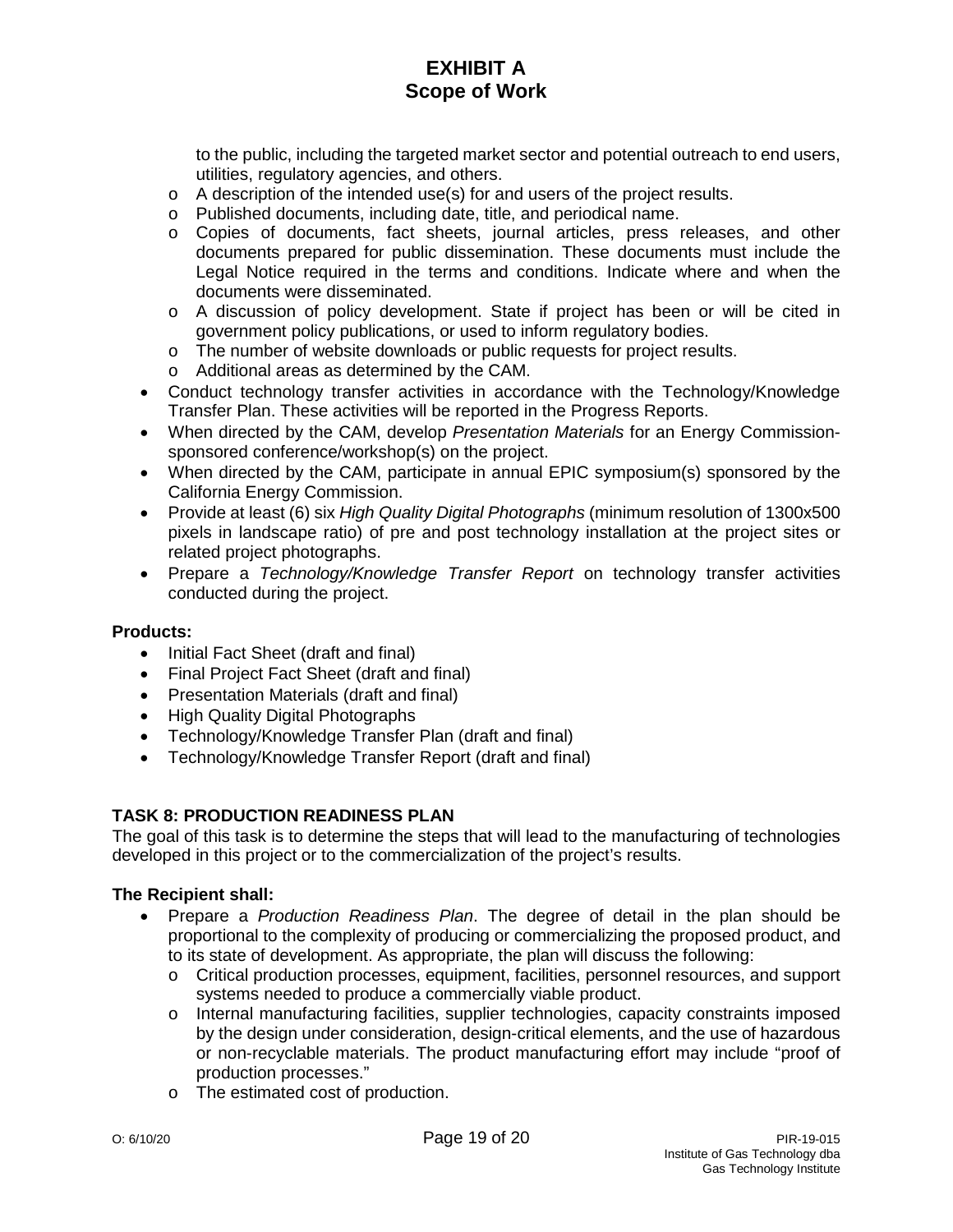- o The expected investment threshold needed to launch the commercial product.
- o An implementation plan to ramp up to full production.
- o The outcome of product development efforts, such as copyrights and license agreements.
- o Patent numbers and applications, along with dates and brief descriptions.
- o Other areas as determined by the CAM.

#### **Products:**

• Production Readiness Plan (draft and final)

### **V. PROJECT SCHEDULE**

Please see the attached Excel spreadsheet.